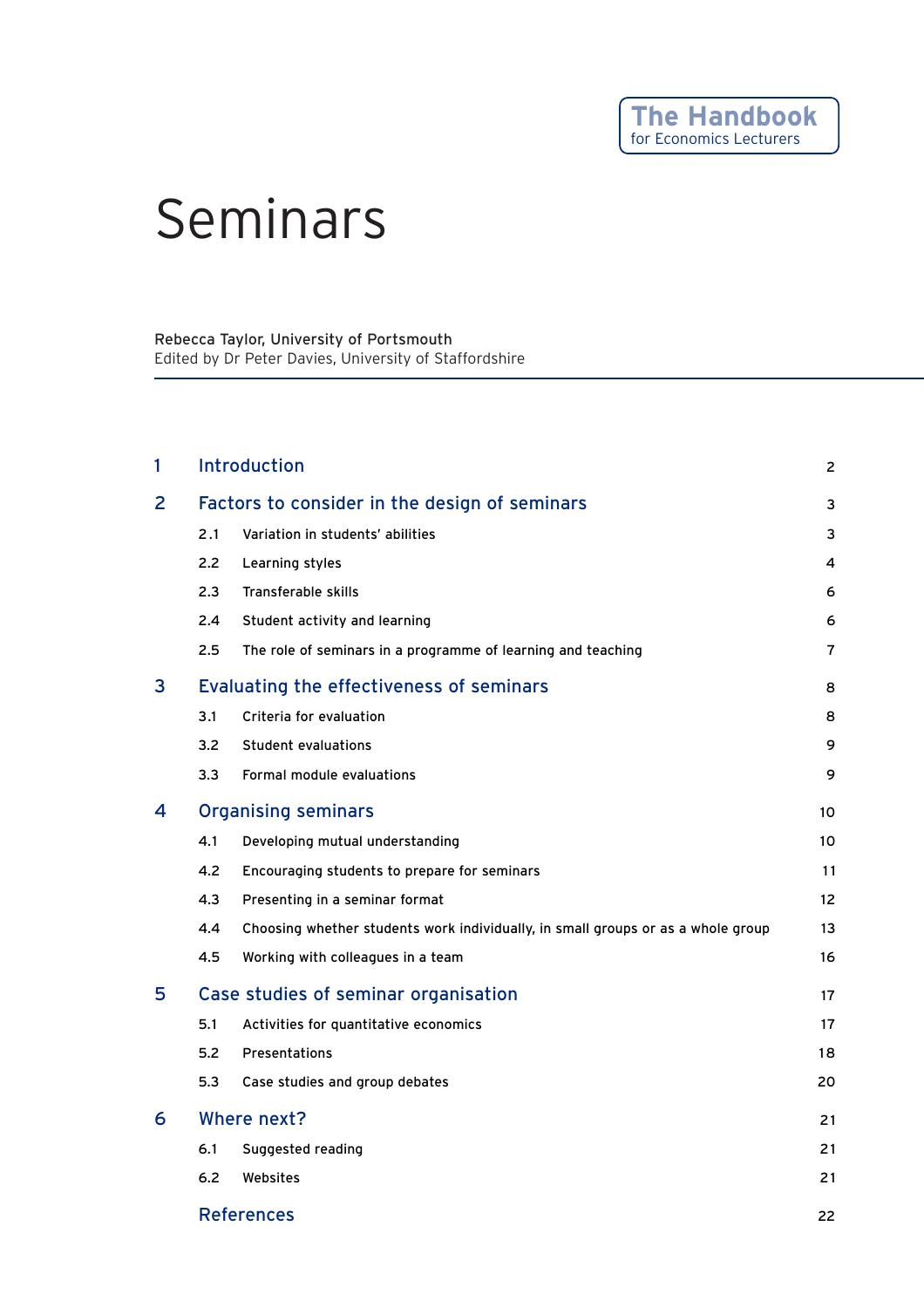# 1 Introduction

Although the terms 'seminar' and 'tutorial' are sometimes used to distinguish different ways of working with students, the words are often used interchangeably. In this chapter the term 'seminar' is used to refer to all teaching in which small groups of students meet regularly under the guidance of a tutor to discuss a particular topic. Typically, students are expected to do some preparatory work prior to the session. This chapter provides information and guidance specifically related to seminars that are supported by lectures. It explores the benefits of incorporating different seminar styles into a teaching programme and presents different formats that may prove useful in developing student interest. The chapter also provides suggested activities and discusses advantages and disadvantages of incorporating assessment into the seminar.

Traditionally, seminars have been used by universities in two ways. First, they have been used to reinforce content presented to students through a lecture programme. Discussions in these sessions tend to explore the lecture material in more depth and are expected to enable students to recognise the relevance of the material to current issues and evidence. The format is often fairly rigid, with discussion guided by a set of prepared questions on the lecture. In the case of quantitative modules, the focus is often on worked examples. For example, students may be guided through answers to a set of problems they have worked on prior to the session. Such sessions aim to show students the level of understanding they are expected to demonstrate and the activities give them an opportunity to evaluate their progress. Second, seminars have been used to develop students' ability to synthesise viewpoints and evidence on a particular topic. This objective has usually been pursued by requiring one or more of the students in a group to prepare a presentation for the session.

Whilst these traditional styles of seminars have an enduring place in most courses, they offer limited opportunities for students' involvement. Alternative approaches to the organisation of seminars are more capable of helping students to learn from each other, more able to accommodate different learning styles, and more likely to encourage students to participate in the learning process. In addition, variety within a programme of teaching and learning will help to sustain students' interest. To that end, the format of this chapter is intended to make it fairly straightforward for a lecturer who is more familiar with traditional formats to identify one or two alternative approaches that could be introduced into a programme of seminars. The chapter also offers some guidance on how the effectiveness of seminars may be evaluated.

The case for alternative approaches is not clear-cut and it is important to evaluate whether net benefits are likely to justify the costs of change. The preparation and management of more interactive tasks is more time consuming and more demanding on teaching skills than working through a problem sheet or leading a discussion on economic issues. The evaluation of any format for seminars must acknowledge drawbacks as well as advantages, and this is the approach adopted here.

Evaluations of seminars also need to take account of students' familiarity with the approach to teaching and learning being employed in a session. New approaches may cause students to feel anxious if they do not feel that they understand the process being employed. These fears can be addressed by ensuring that students understand the objectives of the session and the assessment criteria. More fundamentally, it may be necessary to develop some students' conception of what it means to be a learner, and this is a more difficult and more long-term task.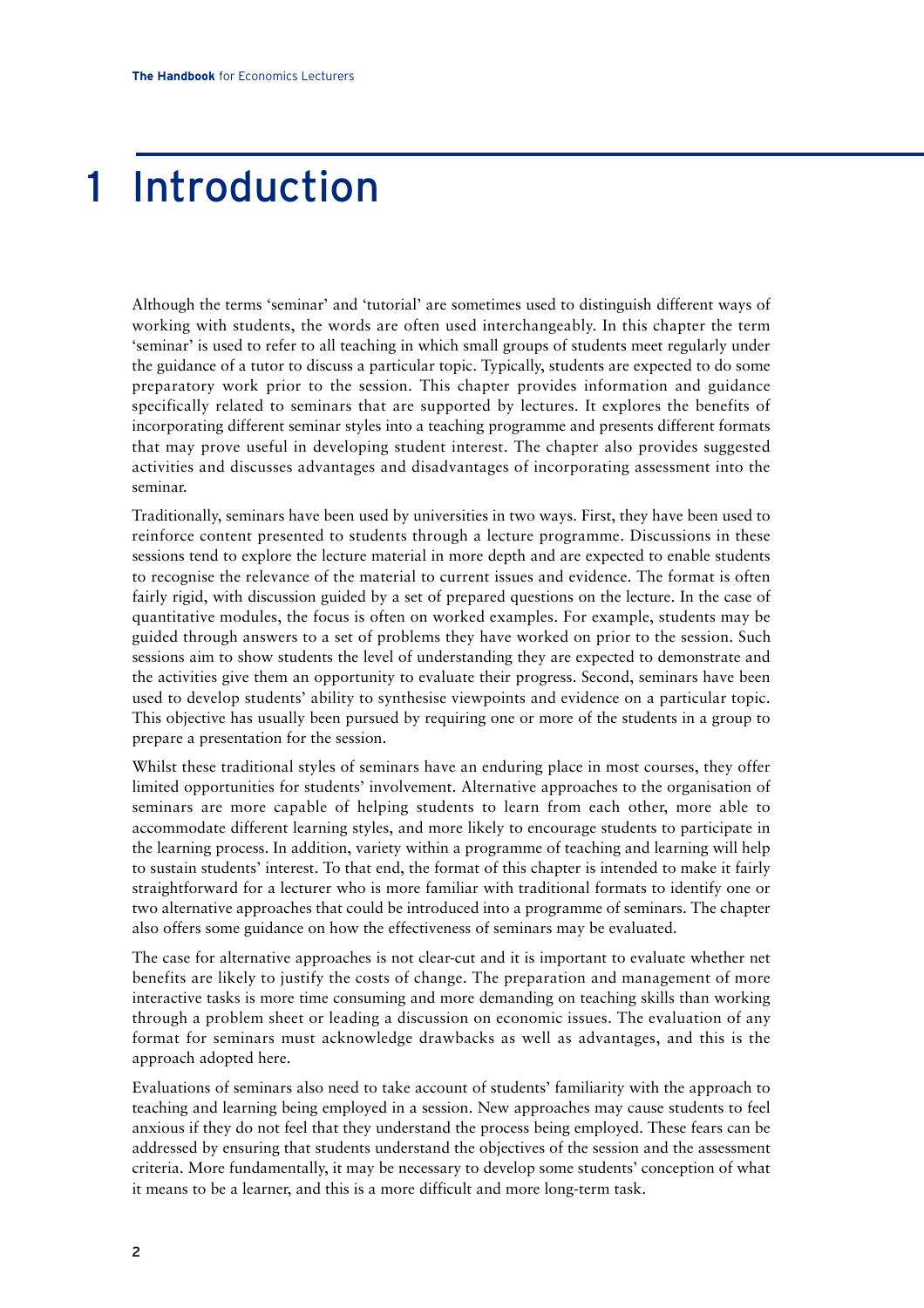# 2 Factors to consider in the design of seminars

This section outlines five important issues to consider when designing an undergraduate seminar programme:

- the variation in students' abilities and ways in which to create a valuable learning experience regardless of initial ability in a given subject area;
- student learning styles and seminar activities that are appropriate to each type of learner;
- transferable skills and the importance of incorporating these skills into a varied programme of seminar activities;
- student activity and learning, which includes the importance of students engaging in the learning process and the link between understanding, application and motivation;
- a discussion of the role of seminars in a programme of teaching and learning.

## **2.1 Variation in students' abilities**

The widening participation agenda increases the need for active learning in seminars. Lecturers increasingly face groups of students of mixed ability and mixed experience. Students in the same group may have very different levels of understanding and may be facing very different problems in trying to improve that understanding. The organisation of the seminar ought, therefore, to provide the lecturer with opportunities to diagnose a range of misunderstanding. It



Consider grouping the students by ability in seminar sessions in order to focus on specific areas of understanding and application. is no longer plausible to assume (as one might in the course of a discussion) that the understanding of a topic demonstrated by one student will be fairly typical of the group or that other students will have been able to understand the significance of dialogue between the lecturer and one student in the group. Seminars that are planned to provide a range of opportunities for interaction can play a critical role in helping lecturers to identify specific problems.

For example, seminars on quantitative methods often include some students who have studied mathematics at A-level and some who have not. The latter will have considerable difficulty working through problems that students

who have studied mathematics to A-level will find very straightforward. One response to this problem is to organise the students into small groups and give students who have higher levels of attainment in mathematics an explicit peer-tutoring role towards those who are less confident. The more confident students will develop their understanding because they will have to clarify their own understanding when they try to explain ideas to their peers. The students with lower levels of mathematical attainment will benefit from more extensive dialogue than would be possible in a session entirely focused on the lecturer.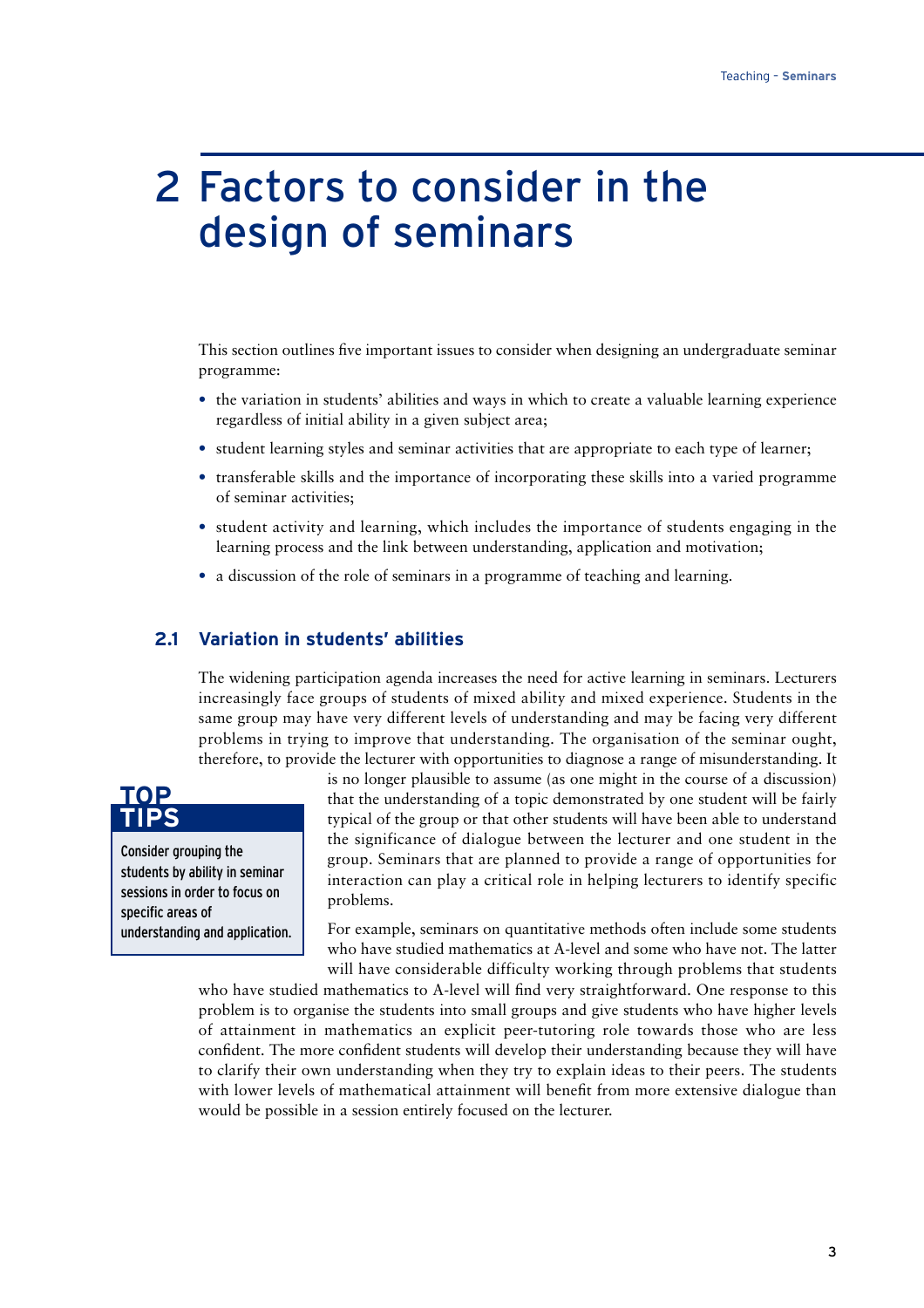#### **2.2 Learning styles**

There are two broad accounts of differences in styles of learning. One account, which may be appropriately termed 'conceptions of learning', comes from the work of phenomenographers such as Marton *et al*. (1984), Entwistle (1981) and Ramsden (1996). A second account of differences in learning focuses on learners' 'processing skills' and routines. Typically, this account assumes that individuals have a preference for one learning style and that most teaching activities are also geared towards one style of learning. It is argued that effective learning is more likely to

take place where individual preferences match the learning style of the activity. Thus, while it is impossible to cater consistently for all learning styles in every activity used, it is useful to provide a variety of teaching methods within a programme in order that all students have the opportunity to participate in a learning activity that is specific to their learning style. One school of thought in this tradition derives from the work of Gardner (1993), who identifies different types of intelligence (such as spatial, kinaesthetic and linguistic) in which students are more or less skilled. A second school of thought derives from the 'experiential learning tradition' and the work of Kolb (1999).

Theorists in the experiential learning tradition identify four types of learning style: the activist learner, the reflective learner, the theorist learner and the pragmatic learner. Table 1 outlines those activities that will be most or least appropriate for each type of learner.

The 'phenomenographic' tradition (Entwistle, 1981; Marton *et al*., 1984) suggests that students may have more or less effective conceptions of learning and that it might be possible for university teachers to improve students' approach to learning by altering the teaching methods used. The evidence provided by this research tradition suggests that students who adopt a 'deep' approach to learning achieve better outcomes in higher education than

students who adopt a 'surface approach' to learning (Gibbs, 1992; Biggs, 1999; Fry *et al*., 1999). A deep approach to learning 'is typified as an intention to understand and seek meaning, leading students to attempt to relate concepts to existing experience, distinguishing between new ideas and existing knowledge, and critically evaluating and determining key themes and concepts' (Fry *et al*., 1999, p. 30). A surface approach to learning 'is typified as an intention to complete the task, memorize information, make no distinction between new ideas and existing knowledge; and to treat the task as externally imposed (as extrinsic). Rote learning is the typical surface approach' (Fry *et al*., 1999, p. 30). Finally, some students adopt a strategic approach that involves students structuring their learning in order to obtain high grades in the programme of study.

Biggs (1999) discusses characteristics of students (e.g. misunderstanding requirements, anxiety) and teaching (e.g. providing insufficient time for activities, emphasising coverage at the expense of depth) that may result in students adopting a surface approach to learning. Biggs also reviews the characteristics of students and the teaching and learning experience that encourage students to adopt a deep approach to learning. The signals provided to students by the way in which their learning is assessed give rise to the idea of 'constructive alignment'. That is, there is little point in striving to encourage students to adopt a deep approach to their learning if students perceive the style of the assessment as rewarding rote learning more strongly than deep understanding. In the words of Biggs, 'A good teaching system aligns teaching method and assessment to the learning activities stated in the objectives, so that all aspects of this system are in accord in supporting appropriate student learning' (1999, p. 11).

These views of learning styles and approaches to learning have different implications for seminar leaders. The experiential learning and multiple intelligences perspectives on learning styles suggest that seminar leaders should vary the type of task in seminars to accommodate the innate

# **TOP TIPS**

When selecting individuals for group work, mix the learning style in each group – don't have all the activists in one group and all the theorists in another. As no activity is best suited to all learning styles, a mixture of learning styles in each group will mean that the students who are able to relate to the activity can encourage those who are having more difficulty engaging in the process.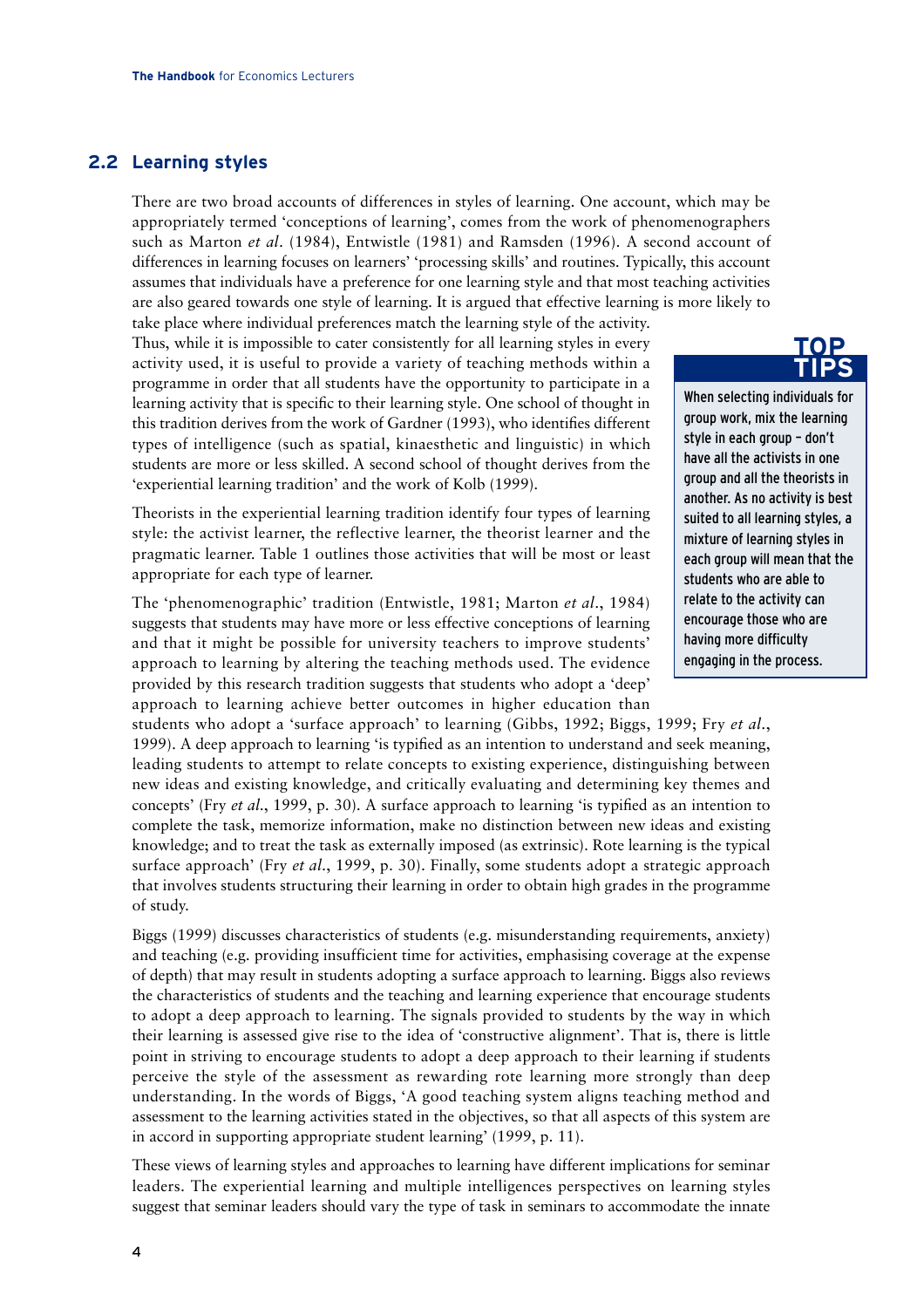| Table 1 Seminar activities appropriate to each type of learner<br>(according to 'experiential learning')                                                                                                                                                                                                                                                                                                                                                                                                                                   |                                                                                                                                                                                                                                                                                                                                                                                                                                |  |  |  |
|--------------------------------------------------------------------------------------------------------------------------------------------------------------------------------------------------------------------------------------------------------------------------------------------------------------------------------------------------------------------------------------------------------------------------------------------------------------------------------------------------------------------------------------------|--------------------------------------------------------------------------------------------------------------------------------------------------------------------------------------------------------------------------------------------------------------------------------------------------------------------------------------------------------------------------------------------------------------------------------|--|--|--|
| <b>Activist style</b><br>Learns best from activities where:<br>there are new experiences/problems, etc.;<br>they can become engrossed in short tasks,<br>games, competitive teamwork tasks, etc.;<br>there is excitement/drama/crisis and things<br>$\bullet$<br>chop and change with a range of diverse<br>activities to tackle;<br>there is chance of limelight, e.g. leading<br>discussions, giving presentations;<br>they are involved with other people,<br>٠<br>e.g. bouncing ideas off them, solving problems<br>as part of a team. | Learns least from activities where:<br>· learning involves a passive role, e.g. listening<br>to lectures, reading, explanations;<br>• they are not directly involved;<br>• they are required to assimilate, analyse and<br>interpret lots of data;<br>• they are required to engage in solitary work,<br>i.e. reading, writing, thinking on their own;<br>• they are asked to repeat the same activity over<br>and over again. |  |  |  |
| <b>Reflector style</b><br>Learns best from activities where:<br>• they are encouraged to watch/think/chew<br>over activities;<br>• they are able to listen/observe a group;<br>they can reach a decision in their own time<br>without pressure and tight deadlines.                                                                                                                                                                                                                                                                        | Learns least from activities where:<br>they are forced into the limelight;<br>• they are worried by time pressures or rushed<br>from one activity to another;<br>they are pitched into doing something without<br>warning.                                                                                                                                                                                                     |  |  |  |
| <b>Theorist style</b><br>Learns best from activities where:<br>• they are in structured situations with a<br>clear purpose;<br>• they are required to understand and<br>participate in complex situations;<br>they have time to explore the associations<br>$\bullet$<br>and interrelationships between ideas, events<br>and situations.                                                                                                                                                                                                   | Learns least from activities where:<br>• they have to participate in situations that are<br>unstructured, where ambiguity and uncertainty<br>are high, e.g. open-ended problems;<br>• they are faced with a hotchpotch of<br>alternative/contradictory techniques without<br>exploring any in depth;<br>they find the subject matter platitudinous,<br>shallow or gimmicky.                                                    |  |  |  |
| <b>Pragmatist style</b><br>Learns best from activities where:<br>• there is an obvious link between the subject<br>matter and a problem set;<br>they are practising techniques with<br>coaching/feedback;<br>they are given techniques that are applicable<br>$\bullet$<br>to the real world.<br>Source: Honey and Mumford (1995).                                                                                                                                                                                                         | Learns least from activities where:<br>• the learning is not related to an immediate<br>need or relevance;<br>• there is no practice or clear guidelines on how<br>to do it;<br>they cannot see sufficient reward from the<br>learning activity.                                                                                                                                                                               |  |  |  |

preferences of different learners. The phenomenographic distinction between deep and surface approaches to learning suggests that seminar leaders should encourage all students to adopt a deep approach. However, each of these perspectives on learning suggests that it is helpful to encourage students to develop greater self-awareness of their personal approach to learning.

Helping students to understand how they learn can increase their motivation and achievement in a whole range of activities. This can be accomplished through a separate study skills unit, typically through a learning style questionnaire (see, for example, Entwistle, 1981; Honey and Mumford, 1995). Students usually find these self-review activities informative and helpful, enabling them to engage more effectively in the seminars. However, there is a danger that ideas introduced in study skills modules can become detached from the core elements of an economics degree if they are not overtly reinforced by seminar leaders.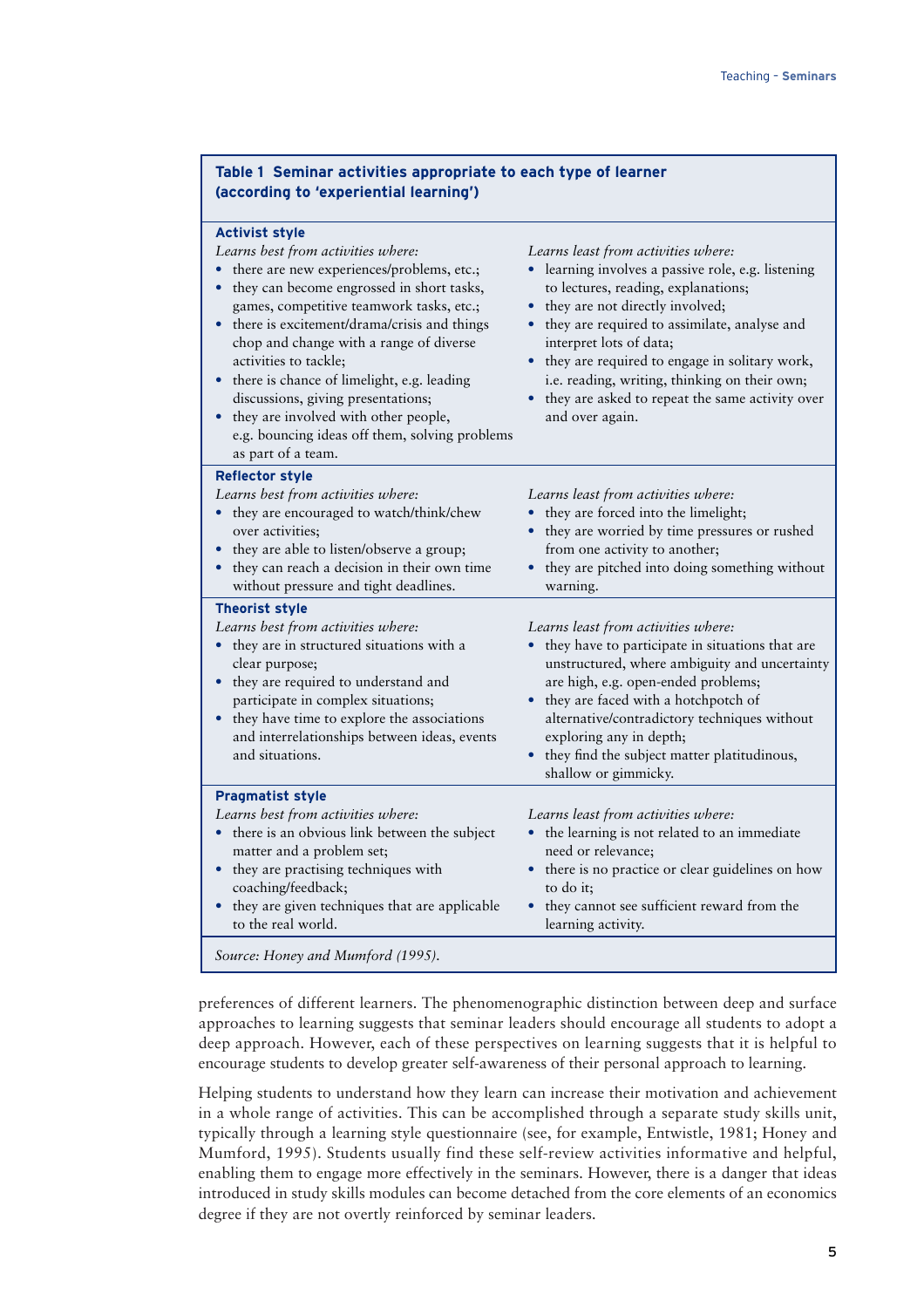## **2.3 Transferable skills**

The QAA subject benchmark for economics degrees includes the aim that programmes in economics should 'develop in students, through the study of economics, a range of transferable skills that will be of value in employment and self-employment' (QAA, 2000, p. 1). Whilst this statement does not specify which transferable skills should be developed through degree programmes in economics, it is usually taken to include social skills (such as ability to work in a team) in addition to the numerical, analytical and communication skills more readily associated with traditional learning in economics.

If these skills are to be developed within a degree programme, students need not only the opportunities to exercise skills, but also explicit guidance on how to improve their level of performance. Whilst economics degree programmes explicitly guide the development of students' quantitative skills, the direction given to students to help them improve other skills is frequently not explicit. Seminars can play a key role in providing this guidance as well as in providing students with a context in which to exercise and evaluate their skills.

The traditional seminar provides weak support for the development of communication and social skills, and this provides a further reason for employing an alternative approach. Seminars that help to develop students' transferable skills make it more likely that the learning outcomes of the module will be achieved. This is self-evident in so far as module descriptions include transferable skills in their stated outcomes. To the extent that improved transferable skills enhance students' capacity for learning, the development of these skills should also improve subject-specific outcomes as well.

Seminars are very well suited to developing students' presentation and team-working skills. Many students initially find the idea of giving a presentation quite daunting. In part this reflects limited previous experience, but it also reflects uncertainty as to how to present effectively. Presentation skills need to be taught as carefully as quantitative skills. That is, before expecting students to give a presentation it is important to teach them how to present. The implication of the benchmarking statement (that students will develop transferable skills) is that it is just as much the role of the economics lecturer to develop students' presentation skills as it is to teach them how to carry out a t-test. Useful information on transferable skills in the context of group work and assessment may be found in Bennett *et al*. (2000), whilst Fallows and Steven (2000) provide a useful discussion of the link between key skills and employability.

### **2.4 Student activity and learning**

Each view of learning styles reviewed earlier emphasises the importance for learning of students' active involvement in seminars. Sections 2.2 and 2.3 have focused on the outcomes of learning. Students' active involvement is crucial in encouraging a 'deep approach' to learning and in developing transferable skills. This section concentrates on the importance of active involvement for the process of learning. In order to develop a full understanding of the economic ideas covered in a module, students must do more than learn how to reproduce these ideas in the form in which they have been presented in a lecture or a textbook. They must be able to recognise the extent to which:

- an idea is consistent with different types of evidence;
- one idea is consistent with another;
- an idea is relevant to the analysis of a problem.

A key purpose of a seminar is, therefore, to encourage students to engage in the learning process, developing their grasp of new ideas and applying these ideas in different contexts.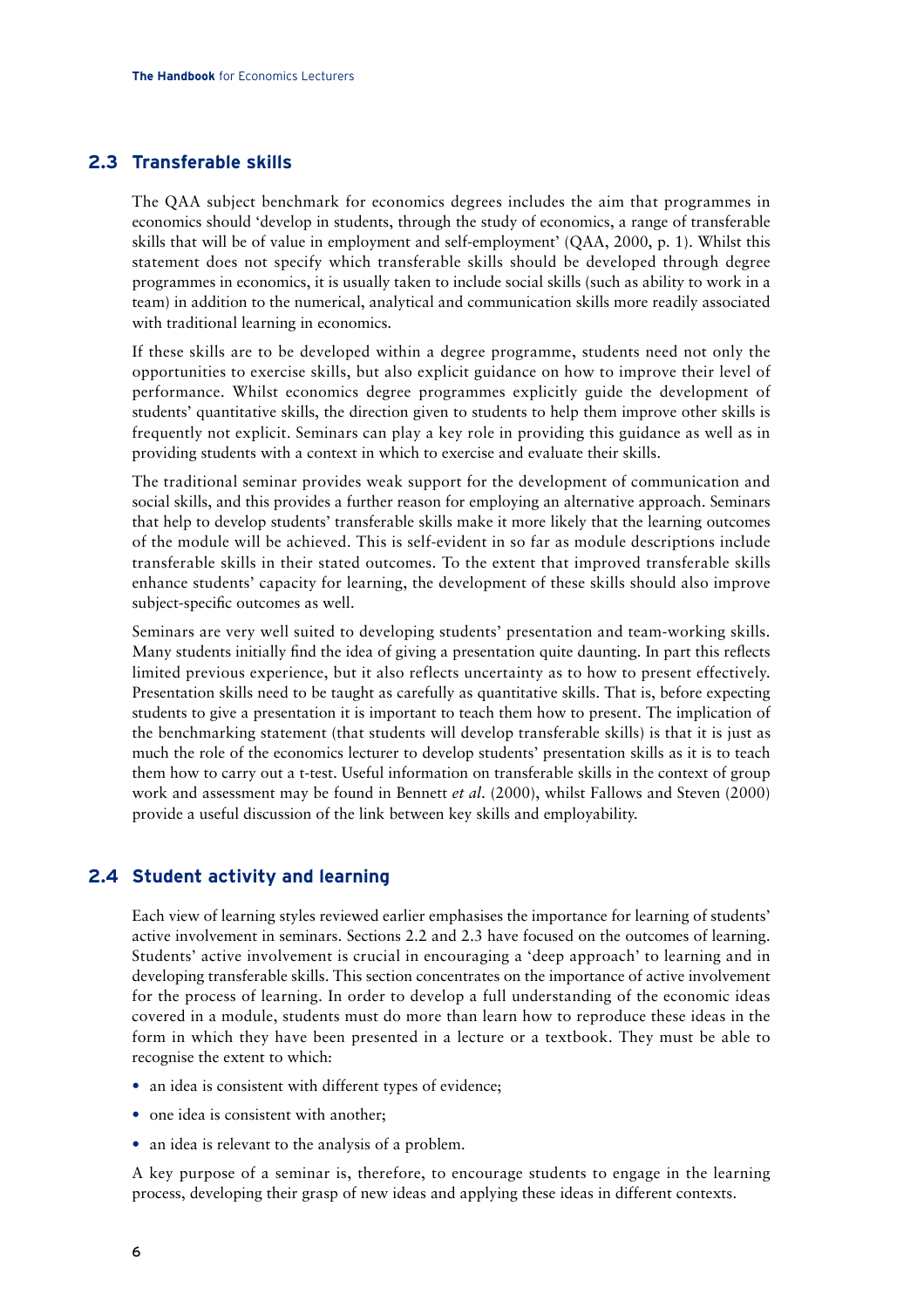This has important implications for student motivation, in so far as the latter is determined by understanding, achievement and relevance. When students begin to understand concepts that previously they saw as beyond their realm of comprehension, their fear of the subject diminishes and they tend to become more motivated to achieve. This achievement builds confidence and students are more able to take time to explore the subject. Whilst a student may be able to work through a problem or explain an economic concept, it is only when they fully understand the concept that they dare to consider how it might be applied to broader economic issues.

How is this achieved? Seminars are more likely to encourage this kind of student involvement if they are focused on the problems and issues in which students can recognise the relevance and applicability of key economic ideas. For example, using a case study to help students understand the issue of opportunity cost can be very effective. Divide students into small groups and provide them with details of four or five projects (in any area of economics). Have the students identify the principal costs and benefits associated with each project. Students should then explain to the class which of the projects they would choose to fund, and why. In addition to encouraging students to improve their teamwork, discussion and presentational skills, you will have helped them to understand the issue of opportunity cost – that is, the opportunity cost of selecting project A is the benefits that are forgone by rejecting projects B, C and D.

Similarly, a quantitative concept such as probability will be made more relevant to students if they are encouraged to work through a series of exercises that require them to calculate the probability that they will graduate from university, gain employment or win the lottery. Suggestions for seminar organisation that can promote this kind of learning may be found in Race (2000, 2001) and Jacques (2000).

#### **2.5 The role of seminars in a programme of learning and teaching**

The most important first step in planning a seminar programme is to ensure that activities complement the lecture programme. In contrast to lectures, seminars offer good opportunities for interaction between the tutor and students, and the key function of a seminar is to exploit these opportunities. Tutors are able to diagnose students' difficulties and present challenges that should focus students' efforts on the more critical ideas to understand and techniques to master. Students are able to check their understanding and seek advice when they recognise that their understanding is incomplete. Through these interactions, students should be able to deepen their understanding, recognise the relevance of ideas introduced in the lecture and make connections between ideas and evidence presented in different lectures. If a seminar begins to resemble a mini-lecture, it has completely lost its way.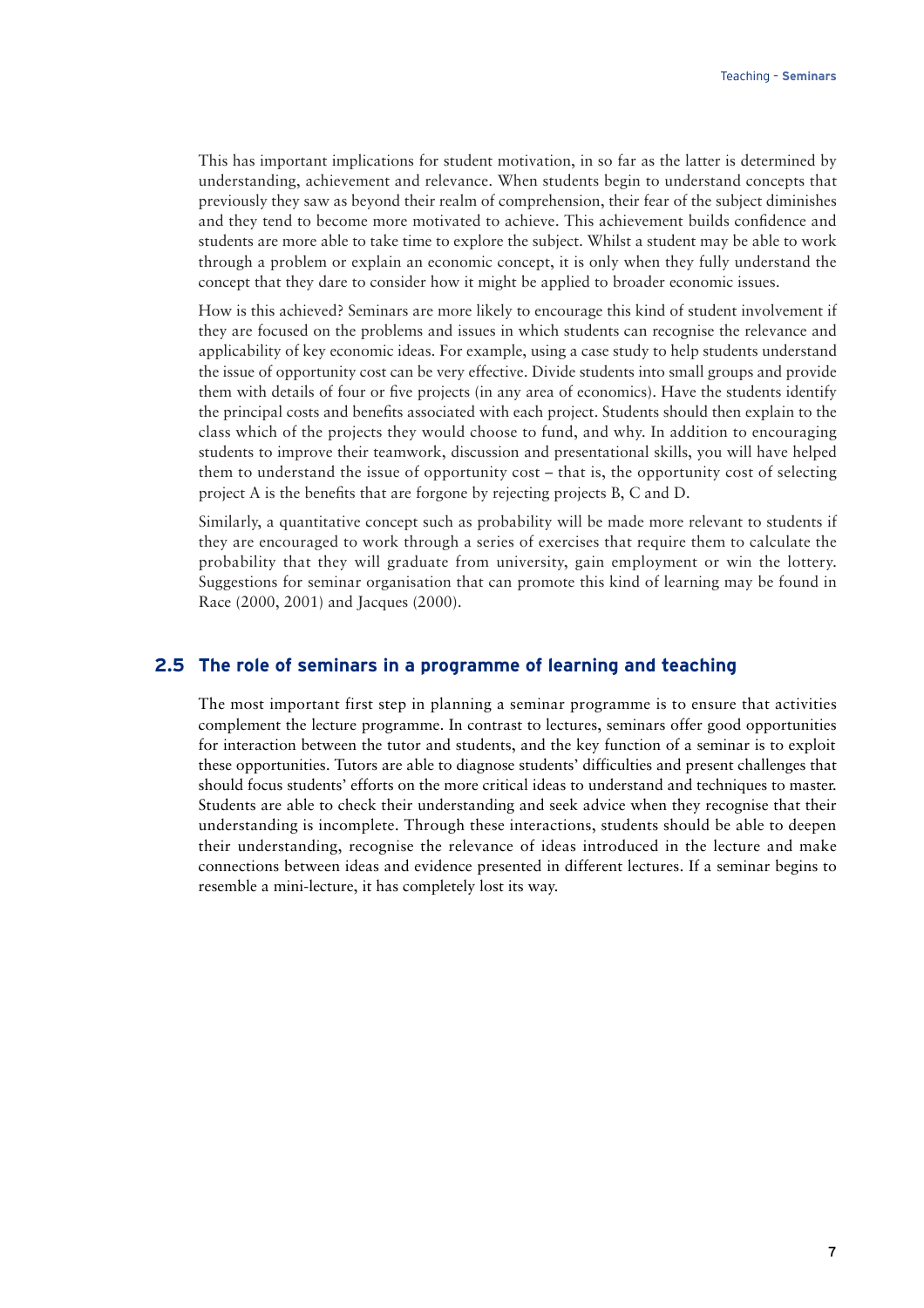# 3 Evaluating the effectiveness of seminars

Seminars may be evaluated according to their objectives or according to whether the processes in the seminar might be expected to achieve the objectives. Evaluating a seminar according to whether it has achieved its stated objectives is perfectly sensible in principle, but there are limitations to carrying out this out in practice. First, many objectives cannot be achieved in a single session. Second, it may be difficult fully to assess within the session whether the objectives have been achieved. Evaluation is, therefore, unlikely to rely solely on assessing outcomes. Evaluating the way in which the seminar was conducted is, in any case, central to developing practice.

Evaluation may also be conducted by the seminar leader, an academic colleague, an external evaluator or the students. In principle, the criteria for evaluation ought to be the same whoever is carrying out the evaluation. The usefulness to lecturers of evaluations carried out by external agencies and by students will depend in large part on the measure to which there is agreement about the criteria used in the evaluation. For example, students may judge that a session is uninteresting even if it has contributed to longer-term goals of the programme. However, other things being equal, we would expect the level of students' interest to contribute to the quality of their learning.

# **3.1 Criteria for evaluation**

The QAA (2001) *Subject Review Handbook* requires observers to summarise each session's 'overall quality in relation to the learning objectives' and to evaluate the processes of a seminar according to: clarity of objectives; planning and organisation; methods/approach; delivery and pace; content (currency, accuracy, relevance, use of examples, level, match to student needs); student participation; and use of accommodation and learning resources. This provides a starting point for a review of the criteria that might be used in self-evaluation. Given the discussion in section 2, objectives should be clear in terms of the description of what students will know, understand or be able to do. Objectives that are written in terms of the content that will be covered are not compatible with an intention to encourage 'deep learning'. Examples of objectives that might encourage deep learning include:

- to understand the problems associated with the quantitative evaluation of the development experiences of different countries;
- to understand the relation of Marxian perspective to political, social and philosophical assumptions;
- to synthesise and analyse key developments in the monetary sector.

The criterion 'clarity of objectives' is ambiguous with regard to 'clarity to whom?' – the seminar leader, an academic peer, the students? The implication from section 2 is that objectives should be clear to students and, to that end, it is a good idea to state objectives explicitly at the beginning of the session. It is often useful to give a short explanation of the format of the seminar and how that format is expected to help students' learning. This practice should help students to understand the purpose of the activity and should increase their ability to participate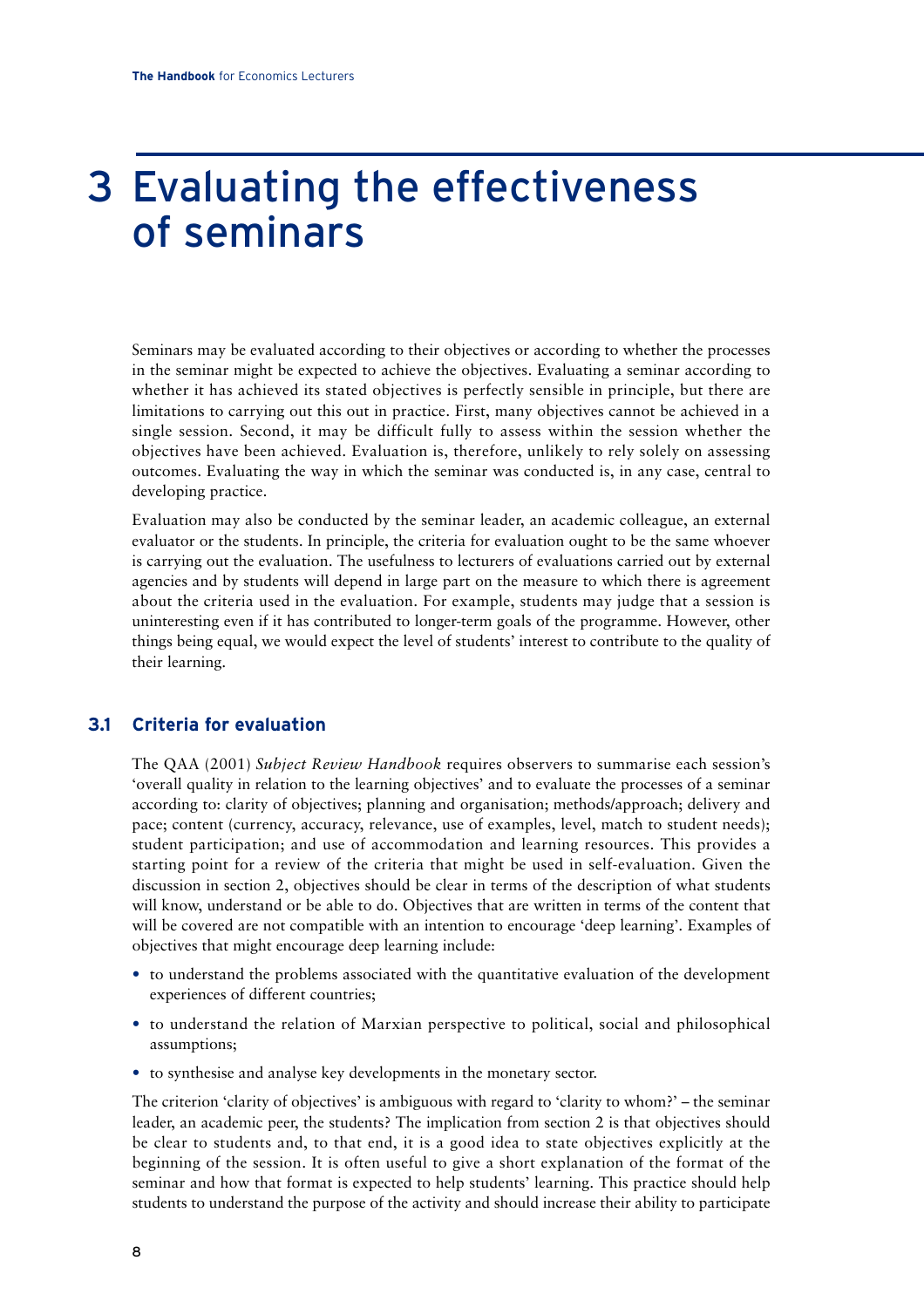effectively. It should also help students to draw together the different aspects of the session and this, in turn, should promote greater understanding.

Other criteria in the QAA list (planning, organisation and methods, and student participation) might be judged according to the nature and variety of activity for students. Does the organisation of the seminar provide appropriate stimulus to students' thinking and does it provide sufficient space for them to develop their ideas? Does it allow the seminar leader to meet the needs of students who are working at different levels of understanding? Does it allow for different modes of student participation? In evaluating student participation, it is useful to bear in mind the discussion of learning styles in section 2. The willingness of students to participate will depend on the match between the style of activity and their 'preferred learning style'. The degree of students' participation can be evaluated only alongside the opportunities that have been provided for different types of participation.

#### **3.2 Student evaluations**

It is usual for students to be asked to evaluate their experience by completing a questionnaire at the end of each module. Questions may solicit students' judgements on the clarity of the unit description, the style of teaching, the quality of handouts and the level of interest that they maintained throughout the unit. The collation of such evaluations may provide award leaders and university administrators with an overall sense of whether students tend to be happy or unhappy with the teaching on a module. However, they provide limited information for a lecturer seeking to use students' evaluations as a means of improving teaching and learning. It is more useful to spend part of one seminar discussing one of the evaluation criteria with students. In general, higher-quality information will be gathered through dialogue with students.

This dialogue can be a routine part of weekly seminars, particularly when the seminar leader is working with small groups of students as they are engaged on a seminar task. Students may be asked whether they find the exercise helpful to their learning needs, whether they have any suggestions about how the exercises could be changed to provide greater benefit, and whether they feel that the accumulation of exercises has helped them to gain further understanding of the material and its application. Alternatively, evaluation of individual sessions can be gathered from brief questions at the end of a seminar (e.g. 'Was this a useful exercise?', 'Did this exercise help you to enhance your understanding of the subject matter?', 'What changes would make this exercise more useful in the future?').

## **3.3 Formal module evaluations**

University policy at most institutions requires staff to critically evaluate unit delivery, student response and assessment strategy as a matter of course at the end of each semester. In addition to this process, it is very useful to incorporate a system of personal reflective practice into seminar programmes in order to keep a continuous record of successful teaching practices and the changes that need to be made to individual sessions. When introducing a new approach or technique in teaching, it is useful to draw up a session plan that outlines objectives for the session, how the session will be organised and what you are expecting the students to do in each part of the session. This kind of plan is useful for future reference and also provides a good starting point for personal evaluation of whether the new approach is worth continuing and whether there are improvements that could be made.

It may be useful to focus personal evaluation around some leading questions that provide a structure for reflecting on the value of the session and why the session worked in the way it did. Some questions to consider are: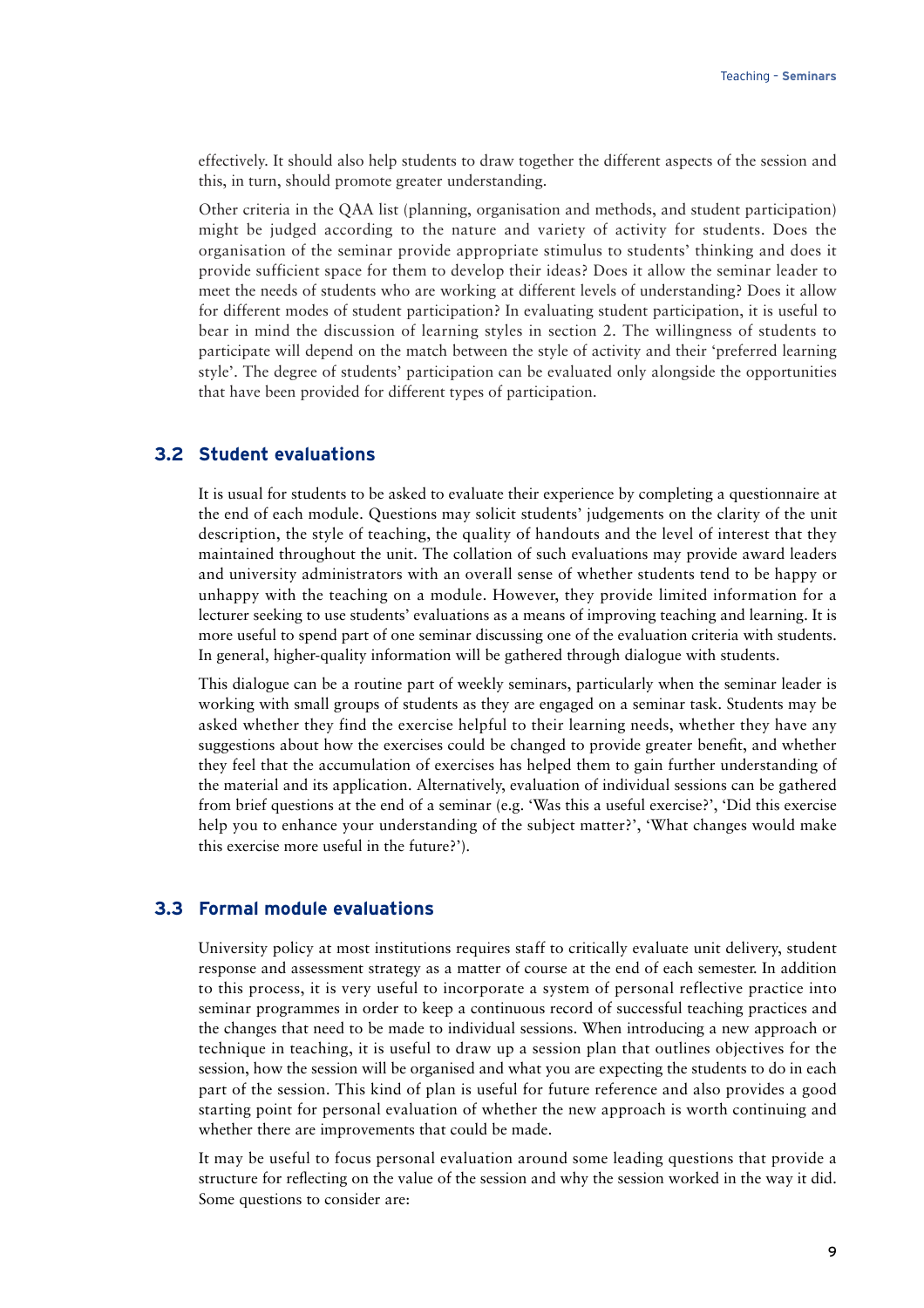- Did I meet my objectives?
- Did I deviate from my original lesson plan and, if so, why?
- What were the strong points of the session?
- What were the weak points of the session?
- What modifications should I make to the session for future delivery?
- What does the feedback from students tell me?
- How did I assess student understanding?

# 4 Organising seminars

This section deals with five aspects of seminar organisation:

- developing mutual understanding;
- encouraging students to prepare for seminars;
- presenting in a seminar format;
- choosing whether students work individually, in small groups or as a whole group;
- working with colleagues in a team.

#### **4.1 Developing mutual understanding**

The quality of learning in a seminar programme depends, among other things, on the quality of the relationships between the seminar leader and the students. Successful seminars are usually relaxed, interactive and inclusive. In part, a good relationship is built on the confidence that students have in the seminar leader. This confidence is influenced by the quality of the seminar leader's preparation, organisation and promptness. The quality of the interaction in the seminar will depend on how well the students understand why the seminar is organised in a particular way. It also makes sense to put time and effort into getting to know the students, even though the module may only last a semester. Students who believe that the seminar leader is genuinely interested in them will treat guidance they receive in a much more serious manner. It is also worth spending time helping students to work together, as this will be important to the success of small-group activities during the seminar programme.

Each group of students has a particular dynamic and an activity that works very well with one group may not work at all with another. Thus, an important objective in the first few weeks of any seminar programme is to find out what works best with any particular group. It is advisable to make the planning for the first few sessions fairly flexible in order to provide scope for adjustments according to the character of the group.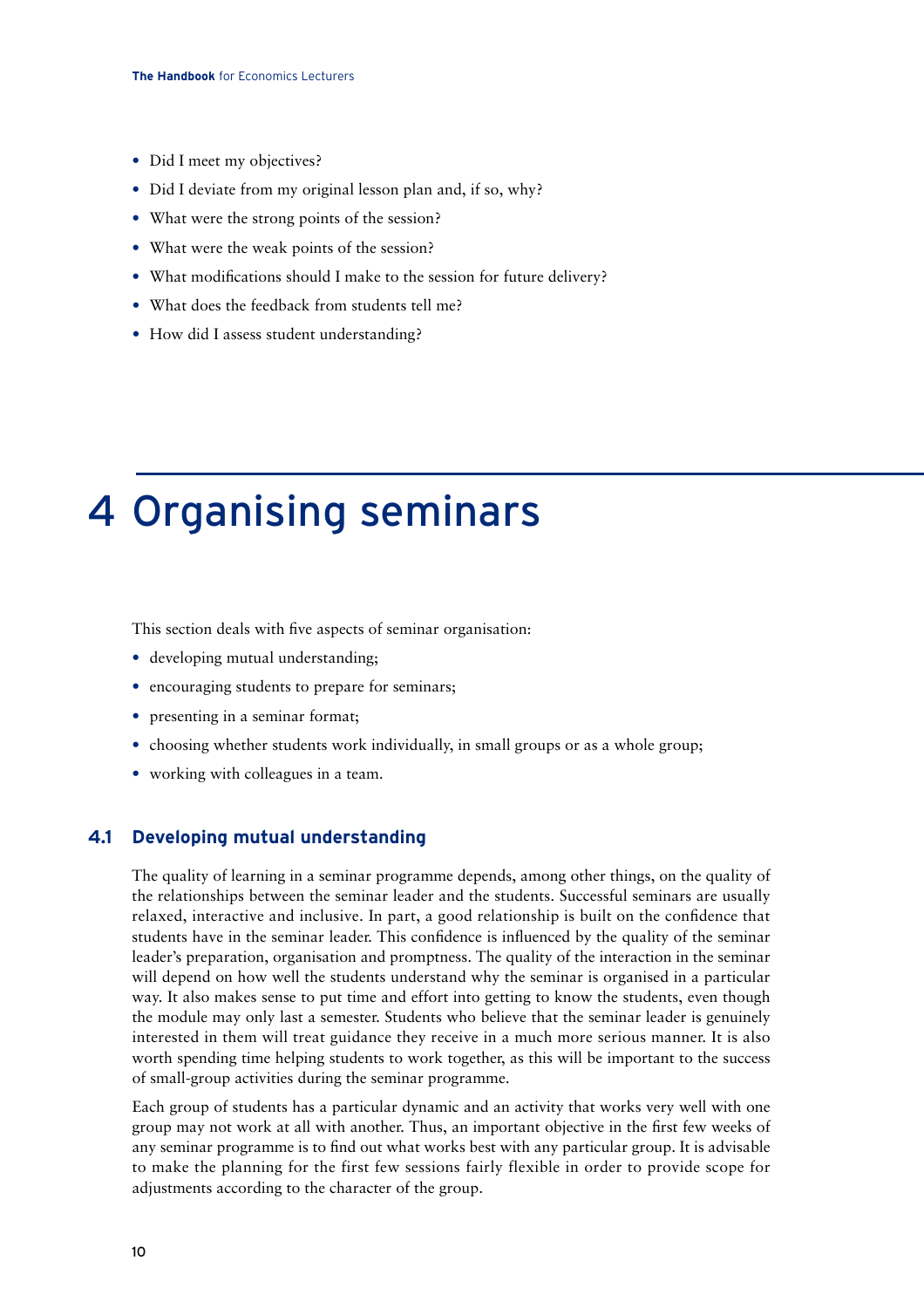#### **4.2 Encouraging students to prepare for seminars**

Arguably, students who attend and participate in seminars on average perform significantly better than those who do not. So how can students be encouraged to prepare and attend, and what can be done when students arrive without preparation? It is more likely that students will attend and prepare if they are clear about the purpose of the seminars and if seminars offer opportunities that are not available elsewhere. These conditions may be met if the assessment demands are clarified through the seminars and if students are sure that they will get useful feedback on their work in seminars.

Nevertheless, the impact of these tactics on some students will be marginal and this has led some lecturers to make attendance and preparation integral to the assessment of the module. For example, passing a module could be made conditional on the achievement of at least a minimum level of attendance. This practice is almost impossible to justify, however, when a student demonstrates that they are quite capable of achieving at least a pass standard even though their attendance has been below the acceptable minimum. It is more feasible to make attendance and preparation integral to the assessment process. For example, students could be required to make brief notes on topics that are the focus of five seminars in a series. Each student could be required to make a short presentation on the basis of their preparation on one of the five occasions. All students in the group could then be required to submit a portfolio of work that includes their preparation notes and a critical commentary on the brief presentations by other students.

Seminar leaders also face a difficult situation when some students have prepared for a seminar whilst others have not. In these circumstances it is critical that students who have prepared for the seminar are rewarded. If it is not obvious to students that there are benefits to preparation then the incentives to prepare are weak. A natural way to reward students who have prepared is for the seminar leader to devote the majority of their time to providing useful feedback to those students. This may be more easily accomplished on an individual or small-group basis whilst students are working on a set of problems. Examples of preparation tasks for economics seminars include the following:

- Requiring students to complete a specified reading and prepare two relevant questions to contribute to a small-group discussion during the seminar.
- Requiring students to find a relevant newspaper or magazine article that illustrates the application of an economic concept presented in the lecture. Students then present their article to the other students in their small group. This helps students to understand the application of economic concepts to a variety of real world issues.
- Requiring students to design and solve a quantitative problem related to a topic covered in the lecture. Each student brings a question (and solution) of their own devising to the seminar, where it is used as part of the seminar activity. They are organised into small groups, pool their questions and solve them. Where students have trouble with a particular problem, the student who designed that question is able to provide further explanation. This exercise is very useful because a student's understanding of a topic tends to be enhanced when they are required to teach the concept to others.

Alternatively, the seminar leader could devote their initial time to those who have not prepared, getting them properly acquainted with the ideas and information they should have considered in their preparation. During this time the students who have prepared can proceed straight to the seminar tasks. However, this procedure effectively rewards those who have not prepared rather than those who have, and this is inherently problematic.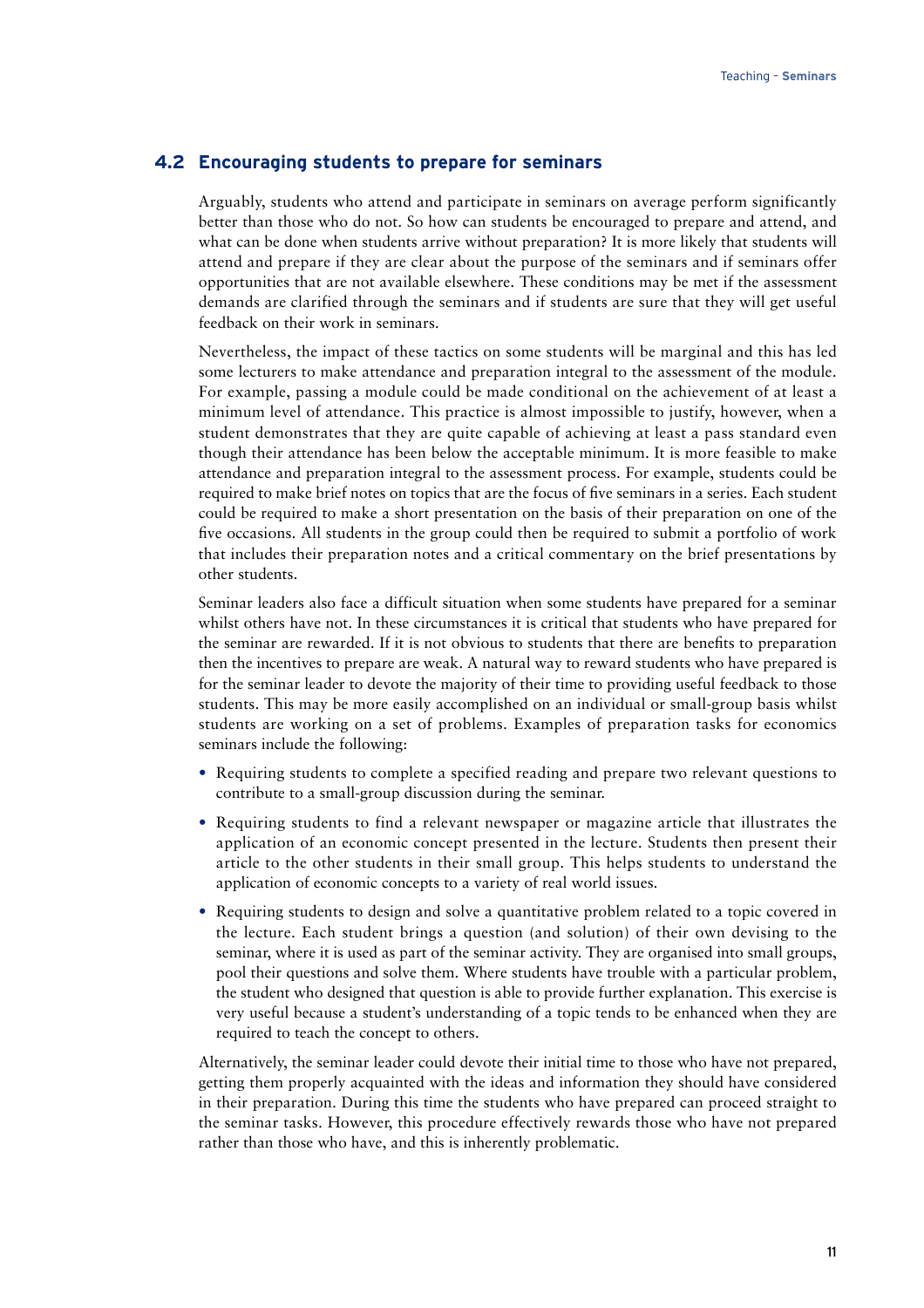#### **4.3 Presenting in a seminar format**

A seminar leader is likely to spend a certain amount of time presenting to students, and the qualities pertinent to good lecturing (see the chapter on lectures in this book) are equally relevant here. In seminars, the time spent in presentation should be short and there should be an emphasis on enabling considerable interaction between the seminar leader and the students. This provides the focus for this section.

The board or an overhead projector (OHP) can be used to help students to keep track of the session and this may be done in two ways. First, an outline of the session can be presented at the outset and this may be linked with an explanation of the purpose of the session. Clear instructions can often be responsible for the success of an activity. Second, the board can be used to keep track of a discussion of a topic. When the seminar leader is directing a group discussion, they keep track of the discussion in their minds, noting alternative points of view, chains of cause

and effect, and references to assumptions that underpin strands of reasoning. However, much of this may be opaque to students in the group, especially if it is built up from a series of exchanges between the seminar leader and a small number of the students. Many students in the group will find it easier to follow the structure of an unfolding discussion if it is visually, as well as orally, presented and the seminar leader can provide this by showing diagrammatically how points are related.

understanding.



Always use more than one resource for seminar delivery – keep the delivery and the learning resources varied to maintain student interest and

When trying to help students keep track of a line of reasoning, it is tempting for the seminar leader to restrict the visual display to their 'correct' version of the reasoning. In this case, the 'correct' version is gradually revealed as the discussion proceeds, and when students offer suggestions that conflict with,

are non-essential to or are simply different from the seminar leader's reasoning, they are ignored and do not appear on the board or OHP. The interaction between seminar leader and students is likely to be stifled by this procedure, as it conveys the message that the purpose of the discussion is to prompt the gradual revelation of the seminar leader's 'correct view'. Some students will naturally infer that the less they speak, the quicker the seminar leader will get on with telling them what they are expected to know.

Alternatively, the board or OHP can be used to keep track of a discussion in a more complete way. That is, non-essential points, conflicting points and weak expressions can be added to the display alongside key ideas, consistent reasoning and powerful ways of expressing ideas. If this is done, students can be invited to make the kind of judgements (such as whether two ideas are consistent or which out of two expressions is more powerful) that the seminar leader would be making in controlling the discussion. Inevitably this takes longer, but it does make the interaction between seminar leader and students more profound and, therefore, makes greater use of the time spent in the seminar.

It is useful to prepare a handout for more difficult concepts to accompany an activity, as it provides students with an additional resource in an environment where they feel more free to ask questions and consider the relevance of the material. If the seminar requires students to work through mathematically based questions, it is useful to incorporate a quick review of the mathematical techniques presented in the lecture. This ensures that students understand the concepts and can then apply them to specific questions. If the activity uses discussion questions, it is sometimes helpful to hand out a tree diagram showing the main issues and how they link together. This enables students to revisit the lecture material in a different format, and helps them to organise the material into a structure that they find clear and that they can then use to apply the material to a broader discussion or exercise. A useful handout might include:

- the objectives of the session;
- a full written explanation of a difficult concept covered in the lecture;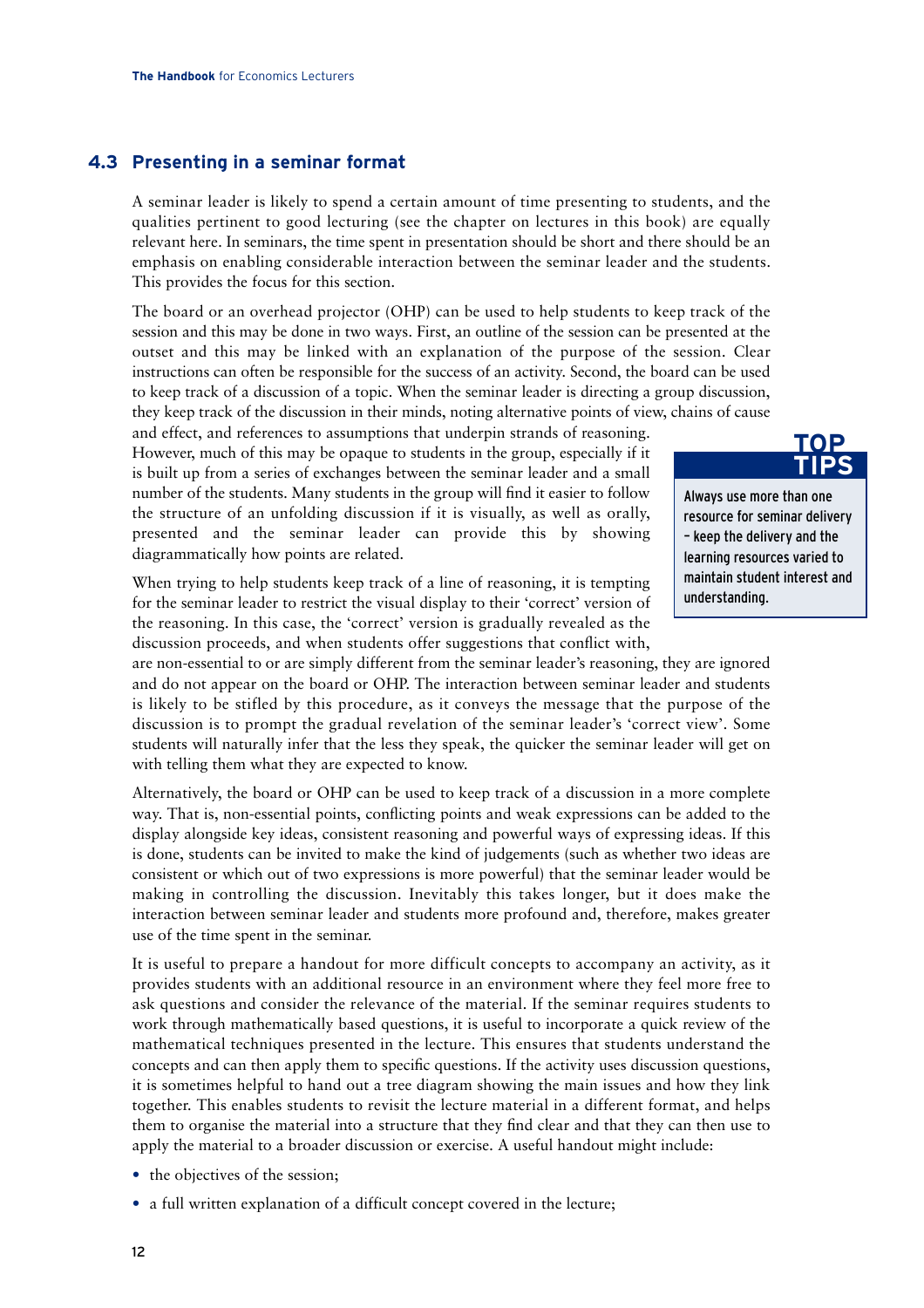- a diagram with an accompanying explanation;
- a formula with a worked example;
- a few short scenarios that illustrate different ways in which a particular theory can be applied;
- a tree diagram that shows how different concepts are related;
- advice about preparing for the test/essay/exam;
- sample test/essay/exam questions with model answers;
- information about how to work through and solve mathematical and statistical problems in specific computer software packages;
- a list of keywords and definitions;

### **4.4 Choosing whether students work individually, in small groups or as a whole group**

It is helpful to organise seminars so that some time is spent with students working individually, some of the time working in pairs or small groups and some of the time as a whole group. Varying between these options within the seminar helps to reduce the weariness that sets in when students are asked to participate in the same way throughout a session.

#### **Working individually**

One reason for asking students to work individually on a task is so that they can prepare their personal ideas, views or arguments in response to a problem or a piece of stimulus material. It makes sense for this kind of preparation to be undertaken before the session, but there may also be times within a seminar when it is helpful to give students an opportunity to work alone. If students are given time to prepare an answer rather than being obliged to provide immediate responses, they are more likely to produce a considered response and likely to benefit from the time spent working out an appropriate answer. A second reason for asking students to work on their own is to provide an opportunity for the seminar leader to talk with individuals to gauge and respond to students' understanding.

Individual work may take the form of silent reading activities, problems or case studies. For example, you might ask students to read through an article and identify the application of economic theory, or to consider the answers to a series of related questions that can be used for a small-group discussion in the latter part of the seminar. Alternatively, you might have students complete a worksheet that covers a number of concepts from the previous lectures. This enables you to discuss progress with students on an individual basis, and, if the students are required to submit the worksheets at the end of the seminar period, it will provide you with more information about overall student understanding of the different topics studied. As a rule, individual work creates lower levels of interaction between the seminar leader and students (because attention is focused on one individual at a time) than other formats. For this reason it makes sense to use individual work sparingly.

#### **Working in pairs and small groups**

When students work together in pairs or small groups, the quantity of interaction is increased, and evidence from research reviewed by Springer *et al*. (1999) suggests that achievement is promoted, attitude towards learning is improved and willingness to work hard is increased.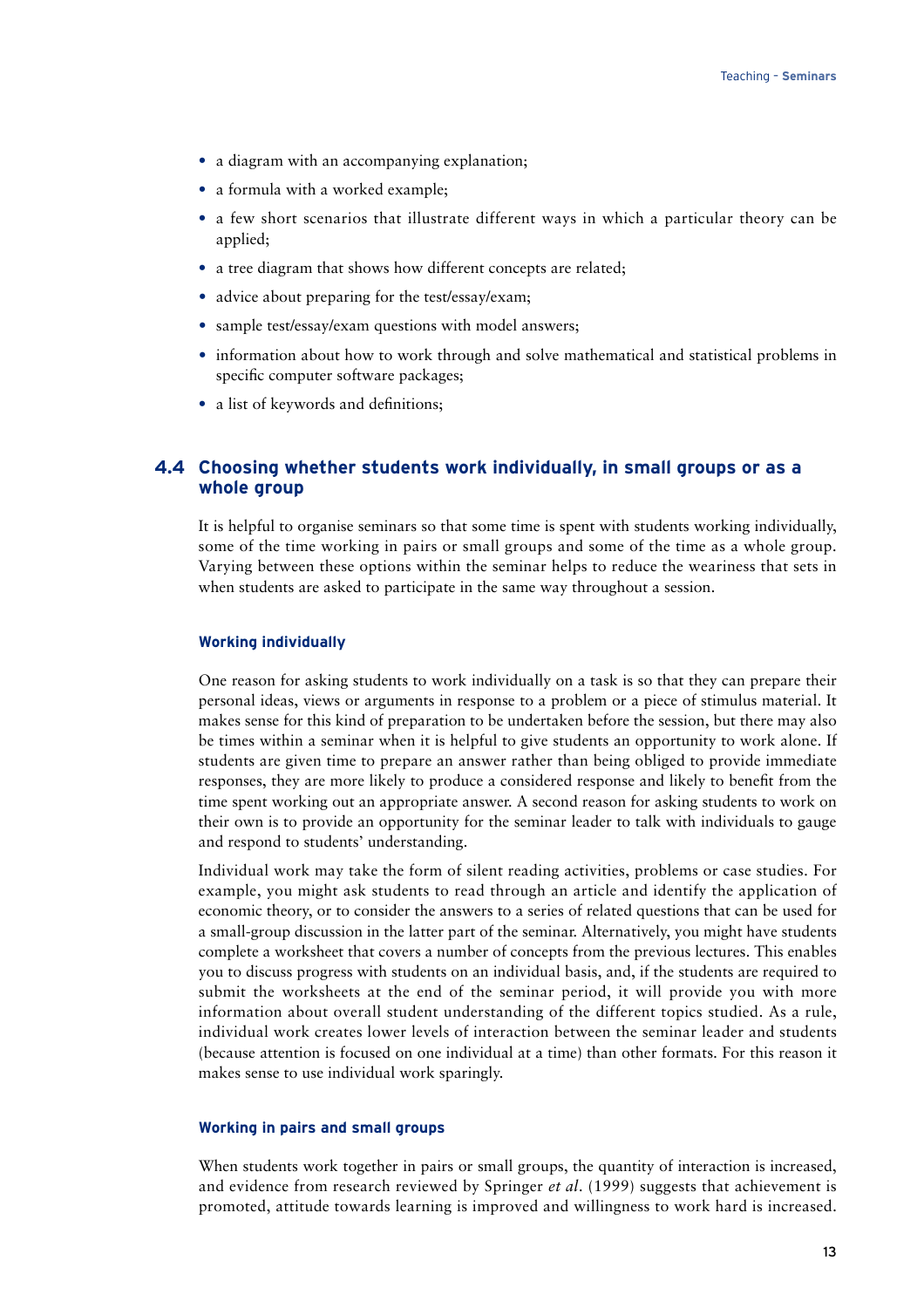Students can be asked to work together in pairs or small groups to consider the answers to specific problems, discuss ideas, prepare for whole-class discussions, compare their answers or mark each other's work.

If you include an in-class test as part of your unit assessment, you can incorporate this into a subsequent seminar activity. When you mark each test paper, identify the one or two questions that caused the student most difficulty. Identify these questions on the test paper. Pair each student in the seminar group with a student who had difficulty with different questions and ask them to work through, with their partner, those questions that you have identified at the top of each of their papers. This exercise requires students to revisit material that they did not

understand and pairs them with a student who demonstrated a stronger understanding of that same material. Working through these questions again with a partner, and discussing the areas that created the most difficulty, helps both students to gain a deeper understanding of the subject.

Encouraging students to learn from each other is a prime objective in organising students in small groups. It is therefore important to consider the way in which students are grouped. Less confident students can learn from the understanding of more confident students, and students with a higher level of understanding can consolidate their thinking through explaining ideas to others. Pairing quiet or less confident students with more outgoing students can often be beneficial to both parties, whereas putting all the outgoing, confident students into one group may lead to conflict and a less than successful outcome to the whole activity.

It is important to monitor small-group activity to make sure that groups are not diverted from the task or taken over by one individual. Monitoring is quite demanding, as the seminar leader needs to be aware of how other groups are progressing at the same time as interacting with one group. There is also a danger that the seminar leader will get drawn into 'taking over' groups, stifling their discussion. Students need space to initiate and develop their ideas before they are ready to engage with the seminar leader.

During the first part of small-group work, the seminar leader's time is best spent listening to the ideas being put forward by students as they discuss with

each other. This creates opportunities to identify misconceptions, emphases and omissions. Some misconceptions may be shared by several groups, and it is more efficient to interrupt the group work and address these on a whole-class basis. In other cases there will be questions that the seminar leader will want to pose to a particular group, along the lines of 'Why do you think that?', so that the onus is put on the students to articulate and expose their reasoning.

Box 1 outlines different types of activity that may be used with small groups in seminars. Different styles of small-group teaching in seminars are discussed in great depth by Brown and Atkins (1990). Chapter 4 provides an excellent review of the possible pitfalls that a seminar leader may encounter and discusses student expectations, group sizes, group dynamics, types of small group activity, and tactics for questioning. Further suggestions may be found in Tiberius (1999), and Light and Cox (2001). The LTSN website also offers valuable examples and a discussion of important issues in small-group work.

#### **Working with the whole group**

The start and end of each seminar will typically involve the seminar leader in working with the whole group. At the beginning of the seminar, it makes sense to work with the whole group in introducing the purpose and structure of the seminar. At the end of the session, the seminar leader can consolidate the learning of the students and highlight key points. However, it may be best to work with the whole group during the main part of the session as well.



It is important that all seminar activities are treated as evolving processes – adopting a very rigid approach does not allow for the flexibility often necessary to make an activity a success. If the dynamics of a group are detrimental to the success of an activity, change either the size of the groups or the particular pairings that were originally chosen. This can often revive a flailing activity and might be the only change necessary to turn the activity into a valuable learning experience for the students.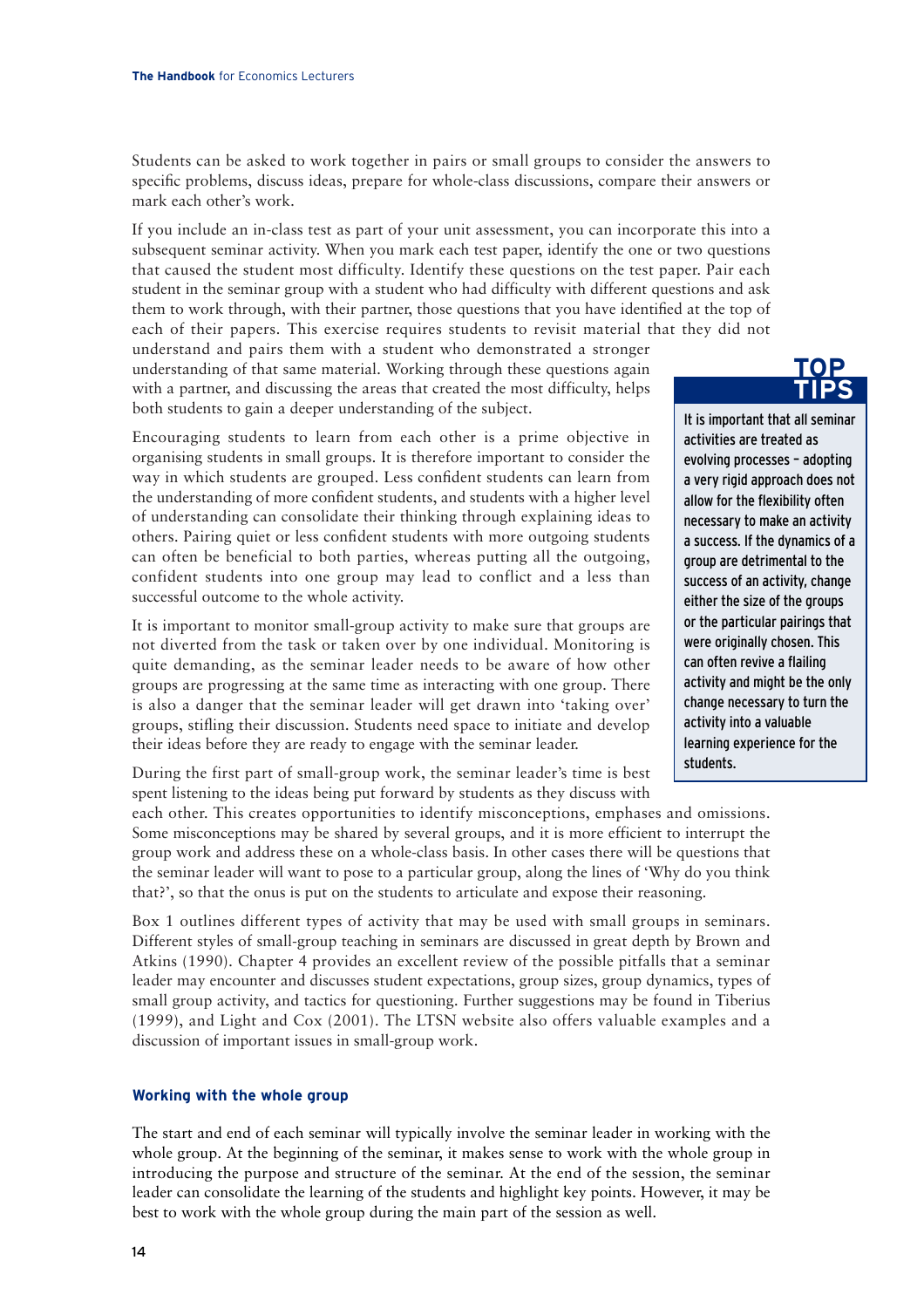#### **Box 1 Activities for individual or small-group work**

The following list provides some ideas for tasks to set individuals or pairs of students in a seminar. These exercises could be followed in the second half of the session with a larger group activity.

- Ask the students to construct a model or create a diagram relating to a technique or topic covered in the lecture.
- Provide students with a case study to read and discuss; they can identify the main issues, jot down some key questions, write a proposal, take some notes, make decisions/proposals about a case, read and note some ideas for discussion.
- Ask students to make choices between various questions/scenarios, e.g. true/false, possible/impossible, discuss whether different scenarios are realistic/unrealistic etc.
- Provide some text for students to read and analyse.
- Suggest a thesis/proposition and ask students to prepare a case for or against it.
- Ask students to choose between alternative solutions to solve a problem.
- Ask students to work through written mathematical proofs/calculations/problems and spot deliberate mistakes in the problems given.
- Ask students to develop a presentation together and then present to the whole class.
- Give students a scenario, ask them to discuss the arguments for and against a proposal and then ask them to present their views to the whole class.
- Ask students to work through old test questions or essay questions and discuss the answers.
- Ask students to solve problems in small groups (each group working through a different problem) and then rearrange the groups so that each student can explain their particular problem (with solution) to the other students in their new group.
- Ask students to devise a map or solve a puzzle: for example, in a seminar about coordinates and finding the equation of a line, create a map on some graph paper and ask students to find the location of a specific object by plotting a series of intersecting lines.
- Ask students to match key concepts introduced in the lecture to sentences in a newspaper article.
- Give each pair of students an answer and ask them to devise an appropriate question drawing on the content of the most recent lecture.
- Use quick-fire questions, quizzes or team games to test knowledge and understanding.
- Select a series of quotes about a topic (preferably some that express conflicting views on an issue, e.g. the health service, trade relations, foreign direct investment, economic development programmes) and ask students to discuss their quote with reference to material presented in the associated lecture.
- Show 5–10 minutes of a video, ask students to prepare answers to a variety of questions and then have them present their work to the class.
- Show 5–10 minutes of a video and then give students a short quiz that relates some of the video material to the lecture material. This could be followed by a group discussion about the answers, which will enable students to see the relationship between the lecture material and the video material.
- Ask students to prepare presentations in small groups, taking opposite views on a specified topic.
- Ask students to work through exercises and compare answers with a partner or group.
- Ask students to compare essay plans that are clearly different in quality.
- Provide students with two pieces of text (each about 150–200 words long) which present different views of a topic or situation. Ask students to produce a new piece of text, no more than 100 words in total, which combines the two sources.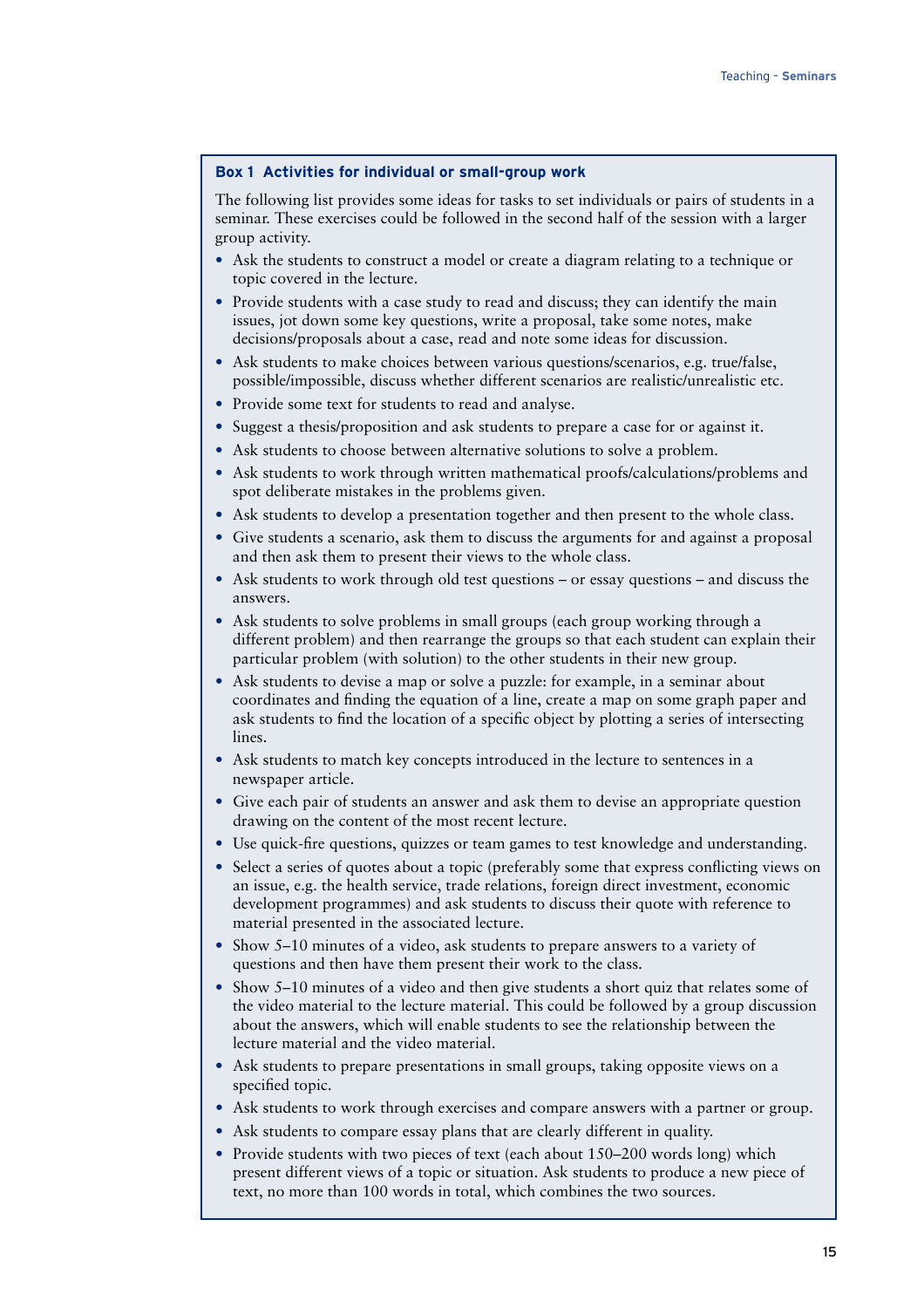Whole-group work is well suited to formal debate, review discussions, roleplay, having members of each group circulate to inject new ideas into other groups, having students from one group teach other groups how to solve different problems, and organising a formal debate. You can also use a fishbowl approach, whereby a small group of students are given a topic to discuss while other students observe. This gives students a chance to listen to a discussion about a specific economic issue and to hear how other students present differing views and opinions on a topic. Larger groups (4+) can be productive, but these activities tend to be useful only to very specialist seminar activities. More often than not, the group is too large to focus on individual learning. The quieter and weaker students become sidelined and the larger group sub-divides into unproductive cliques.

### **4.5 Working with colleagues in a team**

Many seminar programmes are given by a team of people. Such programmes require careful co-ordination and this is facilitated by the following actions:

- Meet with the group of tutors on a regular basis to discuss how activities should be run and the procedures that should be followed.
- Ensure that each tutor understands the purpose of each activity and knows what problems to look out for. Also explain how tutors should interact with the students throughout the exercise.
- Meet with the tutors to review their experience with the seminars in order to identify problems, good practice and ways in which the seminars could be improved. It is also useful to have a short review meeting 2–3 weeks after the beginning of a seminar programme to identify problems at an early stage.
- Encourage tutors to observe another member of the teaching team. This will encourage consistency of practice and develop the confidence of tutors who are less familiar with the types of activity being used in the programme.

# **TOP TIPS**

Get students actively involved. Get them to debate, deliver and present individual or group arguments and ideas. This type of activity gets students away from their 'comfort zones' and encourages them to stay actively involved in the activity for the duration of the session.

Keep activities to a maximum of 20 minutes then move on to another topic/method. Continually introducing additional elements to the exercise/activity will keep students interested.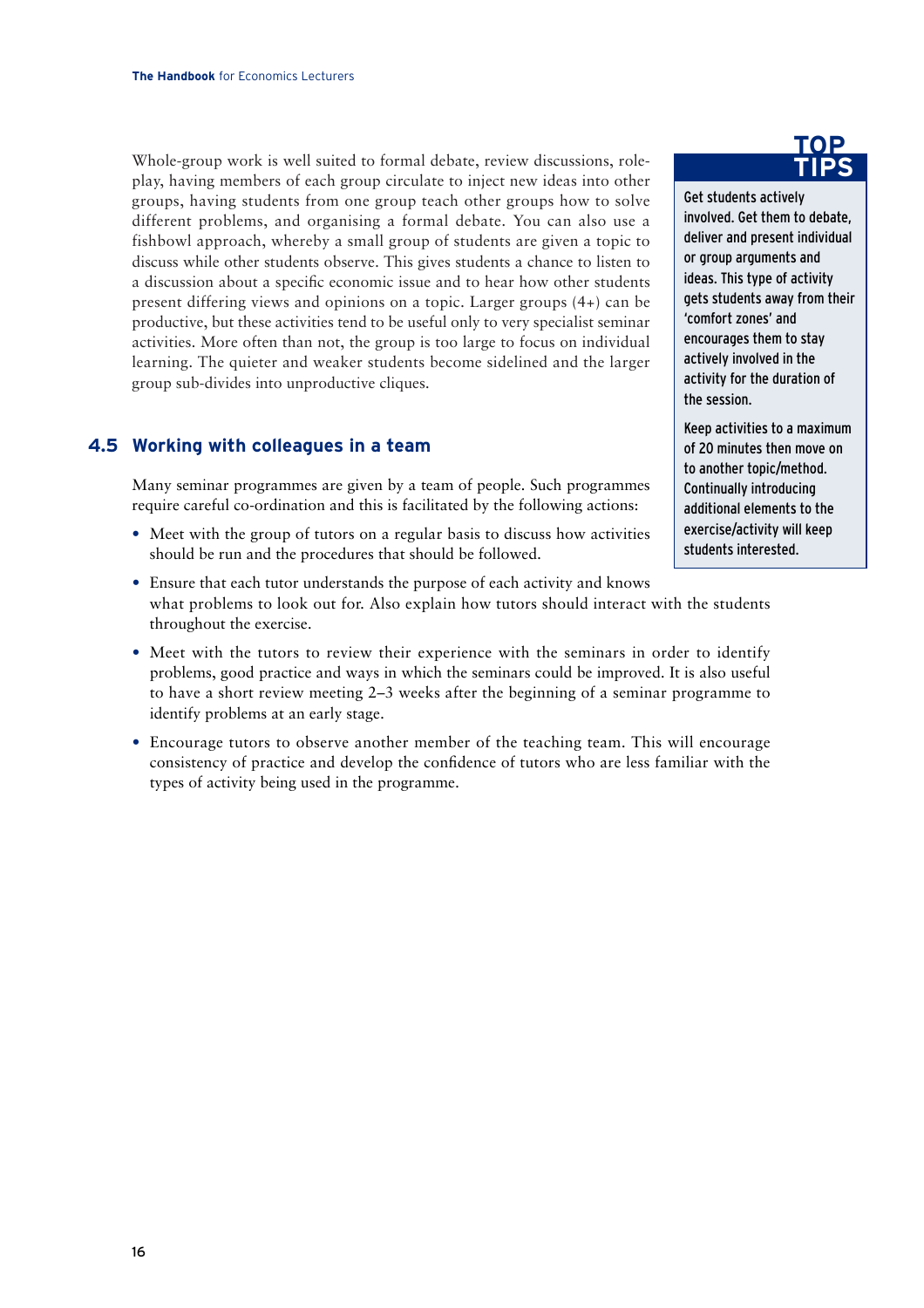# 5 Case studies of seminar organisation

#### **5.1 Activities for quantitative economics**

#### **Purpose**

As part of a drive to ensure that students are given a stimulating learning environment I have tried to develop an interactive approach for level 1 mathematics and statistics units. This captures the interest of students who would not traditionally be able to cope with the rigorous mathematical content in the undergraduate suite of economics degrees. Students are organised into small sub-groups and set tasks to complete that will enhance their understanding of the material being covered. In order to maintain student interest, the tasks vary on a weekly basis and include activities. The feedback from these and other activities used has been excellent. Students feel engaged in the process of learning and consistently state that the activities help them to understand the topics covered.

A key feature of these activities is that they place students in the role of teacher, having to explain to other students how to work out answers to problems. This idea is strongly associated with the work of Palincsar and Brown (1984) who termed it 'reciprocal teaching'. In a longrunning programme of research with younger students, they identified key roles in teaching (clarifying, questioning, predicting) and demonstrated the benefits for learning if these roles are undertaken by students. These activities apply this principle in higher education. It should be noted that the activities could be adapted for use in teaching other aspects of economics.

#### **Activity 1 for quantitative methods seminar**

Each group receives a set of four questions on topics covered in the previous lecture. In the first half of the seminar, students work through the questions in groups of four. The seminar leader provides advice and further explanation as necessary. Each group is then asked to prepare an overhead projector transparency that shows how they worked out their answer to one of the questions.

In the second half of the seminar, one nominated student from each group teaches their method of answering the question to the whole class. All students are free to ask questions following each presentation. Answers to all questions are provided at the end of the seminar. This exercise encourages students to become involved and ensures that all students have worked through every type of question relevant from the lecture material. This exercise is repeated in four seminars throughout the semester in order that all students have the opportunity to participate in the teaching process.

#### **Activity 2 for quantitative methods seminar**

Each student receives a cue card with the equation of a line written on one side and two sets of coordinates written on the other side. Students spend the first 15 minutes of the seminar plotting their line on a graph. Using the graph and the equation, students are then asked to find a student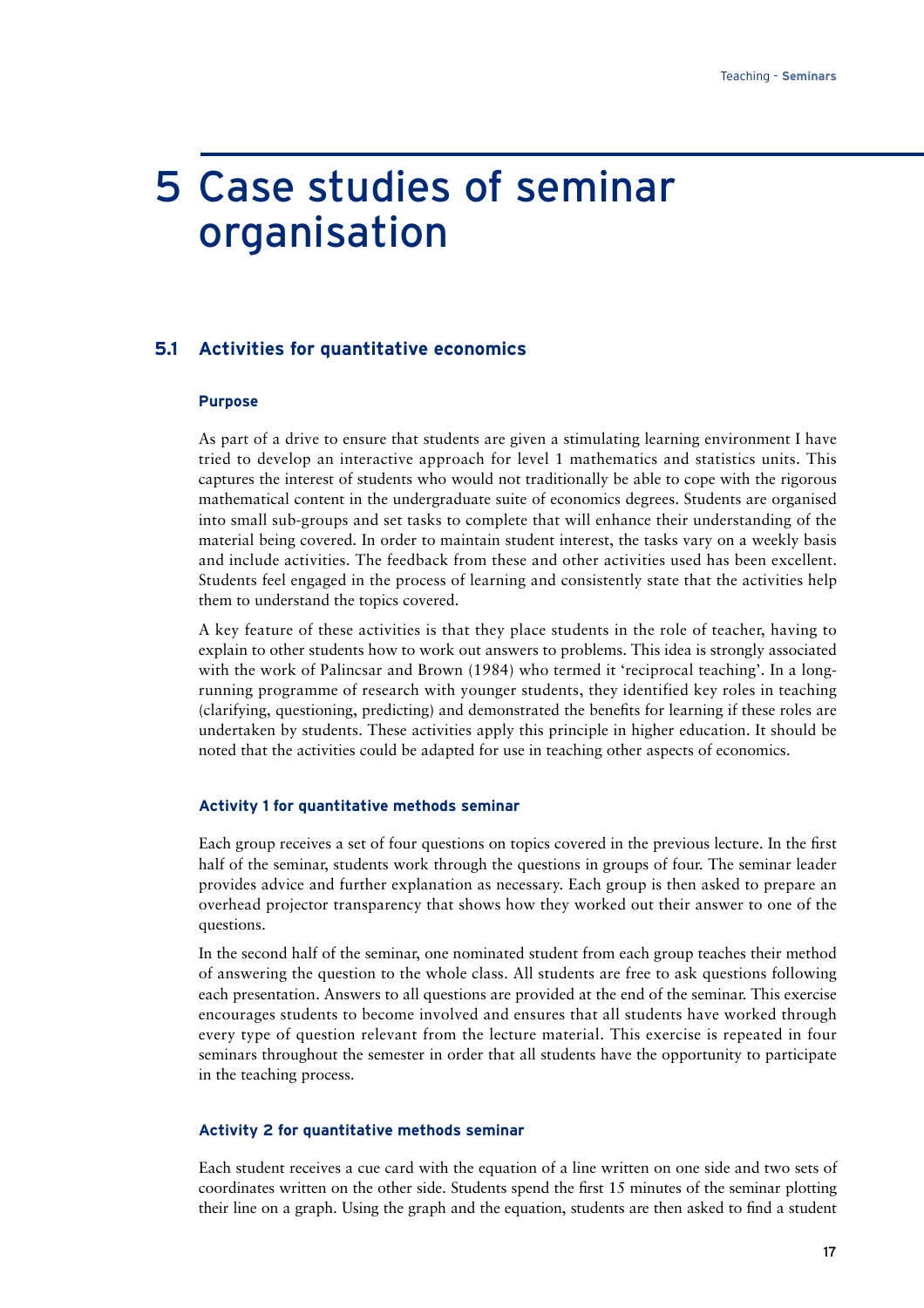who has a line that intersects with their line. This person becomes their partner for the rest of the seminar. The pairs of students must then find the intersection between their two lines using three different methods. At this point the students are working together and can gain from each other's understanding of the subject. This activity also encourages students to work with different people in the class, creating greater interaction and a more integrated and cohesive learning environment.

Once the students have found the point at which their two lines intersect, they are asked to turn the cue cards over. Using the two sets of coordinates on each card, students are then asked to find the equation of the line that passes through these two points. Thus each student will find the equation of a new line. Finally, students are asked to find the point at which these two new lines intersect.

#### **Activity 3 for quantitative methods seminar**

Students are asked to form groups of 4–5 and each group member is assigned a letter between A and E. Each group is given one question to solve that relates to a technique or topic in quantitative economics. Each group focuses on a different technique or topic. Students are given 15 minutes to work through their problem and to ensure that each member of the group understands all aspects of the assigned problem.

The groups are then rearranged so that all the students labelled A are working together, all the students labelled B are working together and so forth. As a result there are now five new groups and each student is working with others who have been answering different questions. Students are required to spend the remaining seminar teaching the other students in the group how to successfully solve their assigned problem.

By the end of the seminar students have worked with two different groups, have worked through a new mathematical technique, have taught this technique to other students, and have learned from other students how to answer other questions in quantitative economics.

### **5.2 Presentations**

Presentations are a useful way in which to combine the learning and assessment of subjectspecific knowledge and the key skills that students are required to learn as part of the undergraduate degree programme. Thus the processes involved in a presentation – gathering information, editing material, looking for relevant sources, working in a team and communicating ideas effectively to others – are all skills that can be developed through a presentation exercise. Also, requiring students to work through subject-specific topics in the form of a presentation leads to greater understanding of a given topic.

Seminar presentations can be student-led or lecturer-led; the content and structure of the presentation can be decided on by the group or influenced by the seminar leader (in terms of topics, format, structure, visual aids, etc.). Either way it is best if the seminar co-ordinators engage in the process of seminar presentation preparation with the students and offer guidance throughout the session. Where the presentation forms part of the unit assessment, the seminar co-ordinators then need to provide feedback that will enable students to improve on their presentation skills when they repeat the exercise in another module.

#### **Presentations linked to examination questions**

Students give a presentation in the seminar session which is not assessed but which links directly to a question in the final examination. The case study below is used in an international trade policy module, but could be adapted for use in any undergraduate economics unit/module.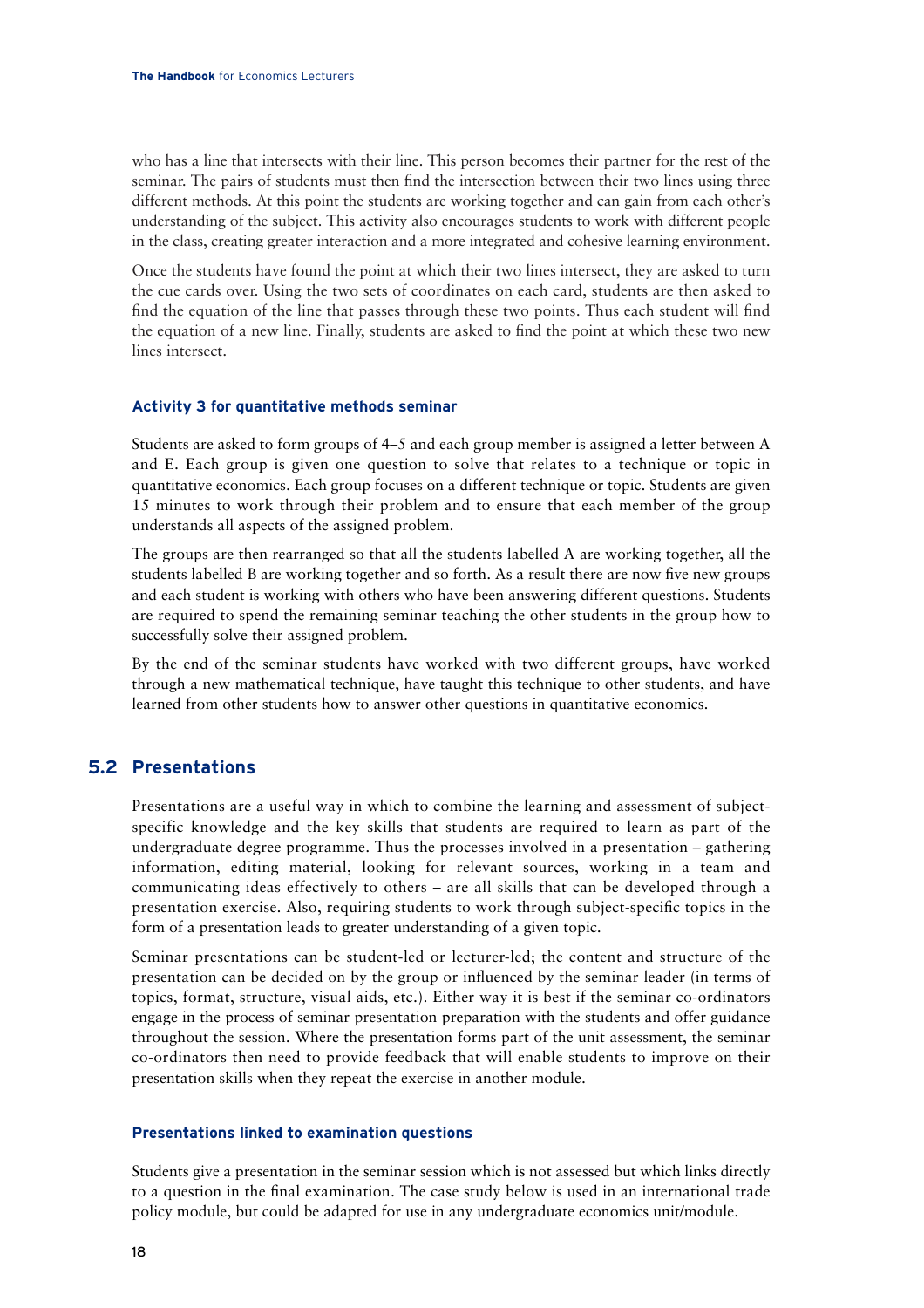*What is the purpose of the exercise?* The purpose of this exercise is to encourage students to develop subject-specific and transferable skills through the organisation, writing and presenting of a presentation on a subject-specific topic. It is also the intention of the exercise to motivate students by linking the presentation topic to a final examination question that is worth 25 per cent of the student's final grade for that unit.

*How is it integrated into the curriculum?* Students are provided with a common piece of reading, generally a document from an official organisation, although a relevant journal article or a series of newspaper articles would serve the same purpose. Students are then asked to select a country, collect some data on economic indicators for that country during a specified period, and develop, with a partner, a presentation that:

- identifies specific trade policies in a particular country during a specified period;
- provides a critical analysis of the economic indicators relating to that country during the specified period;
- identifies changes to trade policies that occurred during the specified period;
- identifies the changes to certain economic indicators following the period of study;
- explores the degree to which there is a link between given trade policies and changes in economic indicators for that country.

Students prepare this material and then present their findings with the use of appropriate visual aids. Following the presentation, other students in the group are encouraged to ask questions and provide feedback on the work that has been presented and the presentation style. Feedback is also given by the seminar leader, and students take this very seriously as they are aware that a

# **TOP TIPS**

Prepare a feedback sheet for each session with details of all areas of the activity that are to be assessed. Students also appreciate some information about what would earn a low, medium and high grade in the assessed activity. question on the presentation topic will appear in the final exam. Students are therefore eager to receive feedback that will enhance the quality of their discussion.

*Feedback.* The feedback on this exercise is excellent for two specific reasons. First, all students are using the same source material (in addition to independently collected data). Students tend to find the project interesting in and of itself, but they often comment that seeing how other students have interpreted literature and data, and presented information, is interesting because it is directly relevant to their own work. Thus they relate particularly well to the material being presented, as they have been working with similar data and the same literature and have generally encountered the same types of problem in their attempt to reach logical conclusions. Ensure that you provide helpful feedback to students, and perhaps encourage them

to evaluate their own performance for a given exercise. This helps them to engage in the process and feel positive about the learning activity used.

Secondly, students comment that the link between the presentation and the final exam question motivates them to give a strong and well-researched presentation. Thus the students know that the more work they put into the presentation, the better they will do on that particular examination question, and the lecturer feels satisfied that a high level of preparation has gone into at least one exam question that will be answered by all students. Students also feel that the feedback on the presentation from the seminar leader is invaluable in adding strength to a question that will later count towards their final unit/module mark.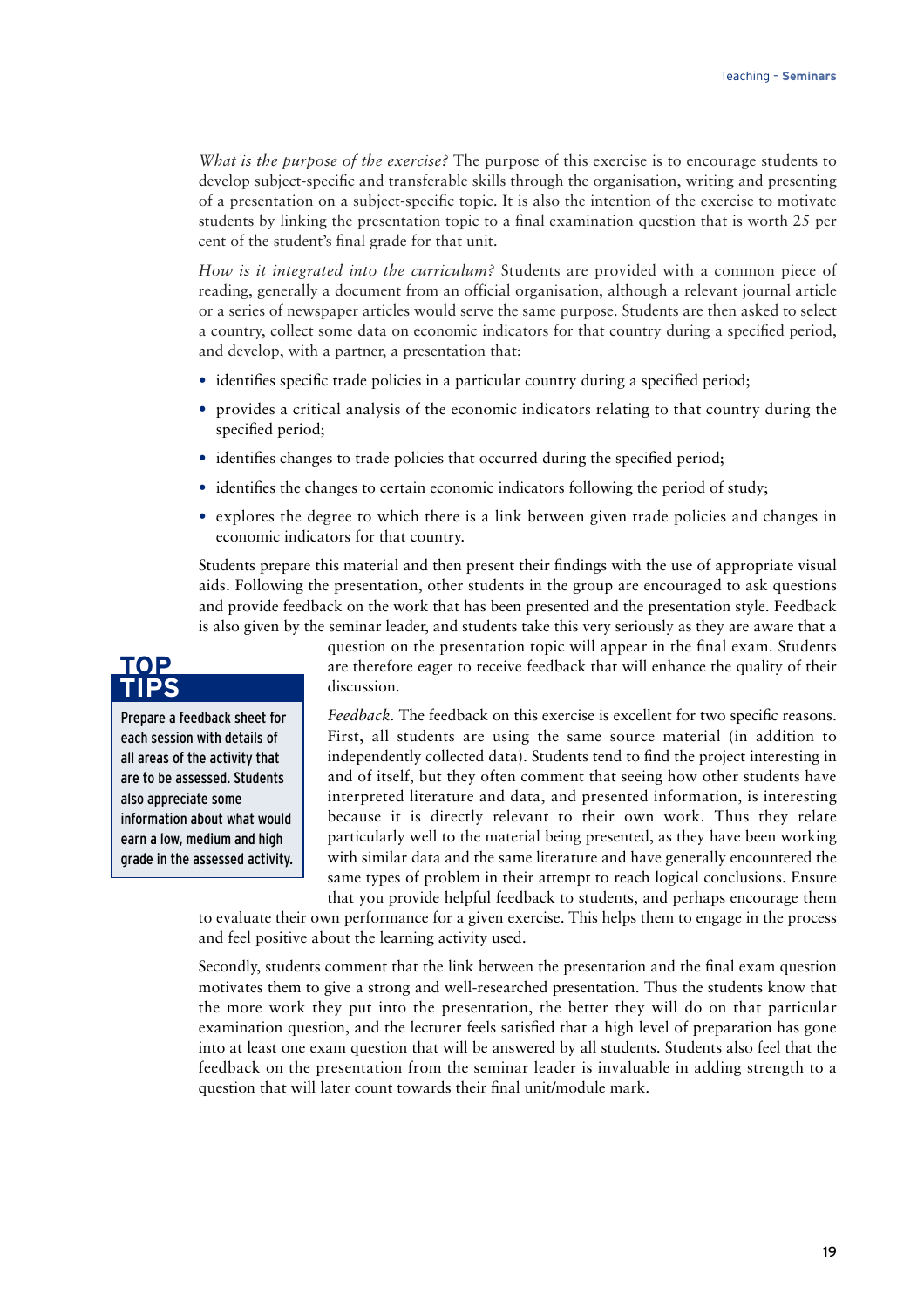## **5.3 Case studies and group debates**

Case studies and debates are additional activities that can be used in seminars to keep students motivated and encourage them to engage with the material learned. These exercises also encourage students to develop further key skills in the areas of communication, critical analysis and teamwork. Case studies and debates come in many forms and can be adapted to suit any type of seminar topic.

One possible example of a case study format might involve a description of an organisation or task group that has enough money to fund one project. Students are provided with information about each of the possible projects that could be funded by the organisation and they have to decide, in groups, which of these projects would be the most appropriate. Students might also be required to rank all projects in order of their acceptability. This encourages debate and reasoning amongst the members of each group. Students might also be required to write some notes explaining the criteria that have allowed them to accept/reject/rank each of the projects. One of the group members might then be expected to present their decisions to the whole class and field questions from the other groups about their decision.

Again the process of each group presenting their decision creates debate and requires students to consider carefully the reasoning behind their choices. Overall, the case study and debate seminar format introduces students to the concept of group work and enables students to express opinions and, through discussion, reach a consensus on the most appropriate courses of action within a relatively short time period. The exercise also serves to introduce students to the economic problem of selecting a 'correct' answer given competing ends, and encourages students to evaluate the opportunity costs of making particular decisions.

Students generally respond well to the case study and debate format for seminars. Occasionally, the seminar leader needs to redress the balance of a particular group where one member is significantly more opinionated or domineering than other group members. In addition, where there is no 'right' answer to the exercise, students can sometimes become despondent as they don't feel that they can work through the process and necessarily reach a natural end. These points are minor, though, and can be tackled by the seminar leader encouraging the students to work through a given scenario in a different way if and when it is felt that the motivation of any given group is waning.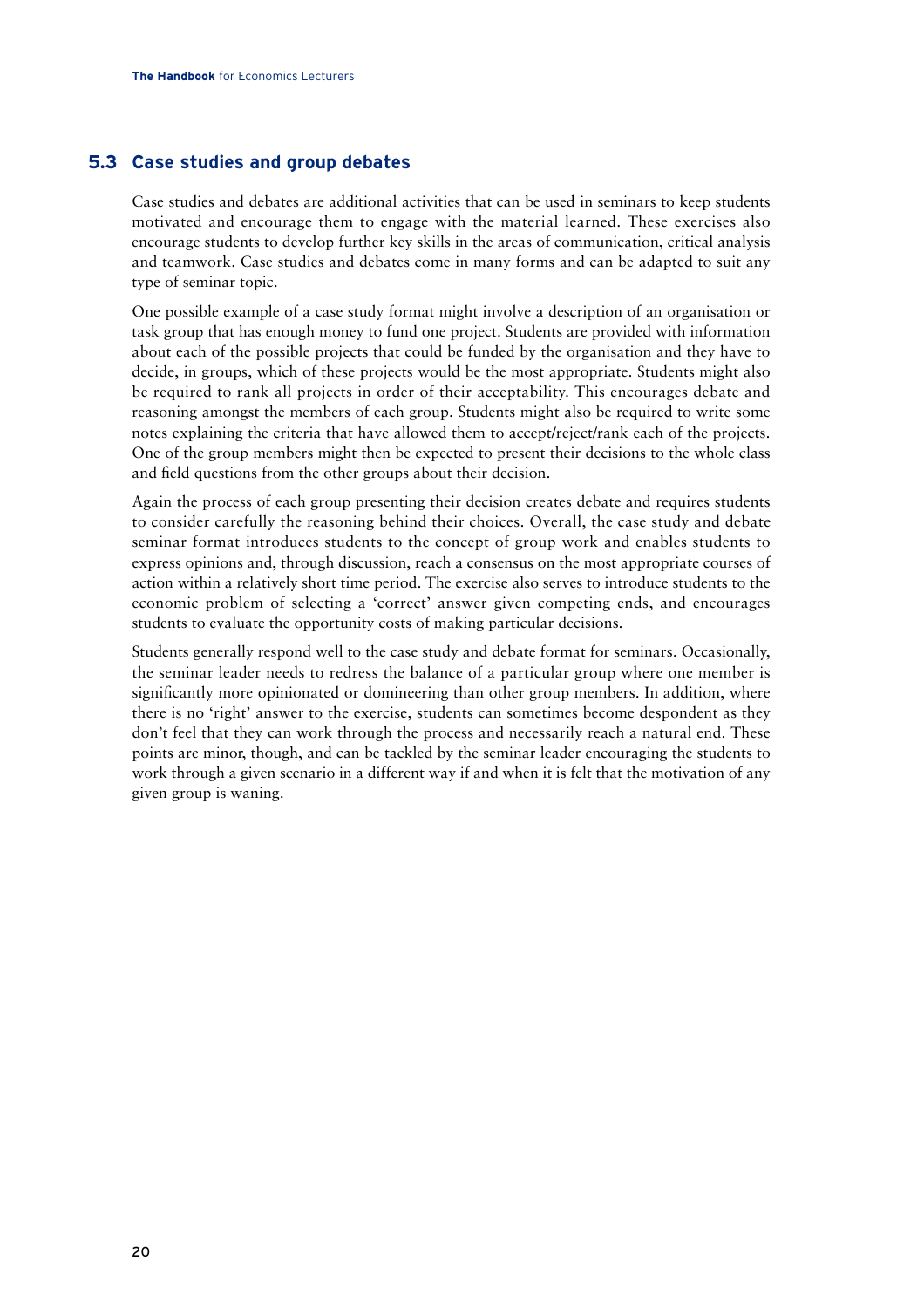# 6 Where next?

#### **6.1 Suggested reading**

The journals *Journal of Economic Education* and *Active Learning in Higher Education* frequently suggest useful ideas and new approaches in using seminars.

# **6.2 Websites**

The most valuable information about specific activities inevitably comes from case studies that explain the activity used and discuss feedback that has been received for that particular session. A number of these are available from LTSN Economics (website: www.economics.ltsn.ac.uk). Examples include 'Undergraduate seminars for year 2' by Morgan and Humphrey, which covers the issue of presentations, 'Targeting the median student in seminars' by Farre, and 'Motivating students in small classes' by Petropoulou. This website is continually being updated with new and relevant materials, which provide valuable information to any seminar co-ordinator who is looking to incorporate a more varied selection of activities into their seminar programme.

The LTSN website also provides a list of all other relevant websites that discuss issues of teaching and learning, small-group activities, key skill development, assessment and evaluation. *The Journal of Economic Education* has a very useful section entitled 'Economic instruction', which gives examples of different teaching practices, and *Active Learning in Higher Education* includes a number of articles that highlight good practice in the area of teaching and learning.

Other useful information can be found at: http://netec.mcc.ac.uk/WebEc/WebEc.html http://netec.mcc.ac.uk/EconFAQ/EconFAQ.html www.sosig.ac.uk www.lgu.ac.uk/deliberations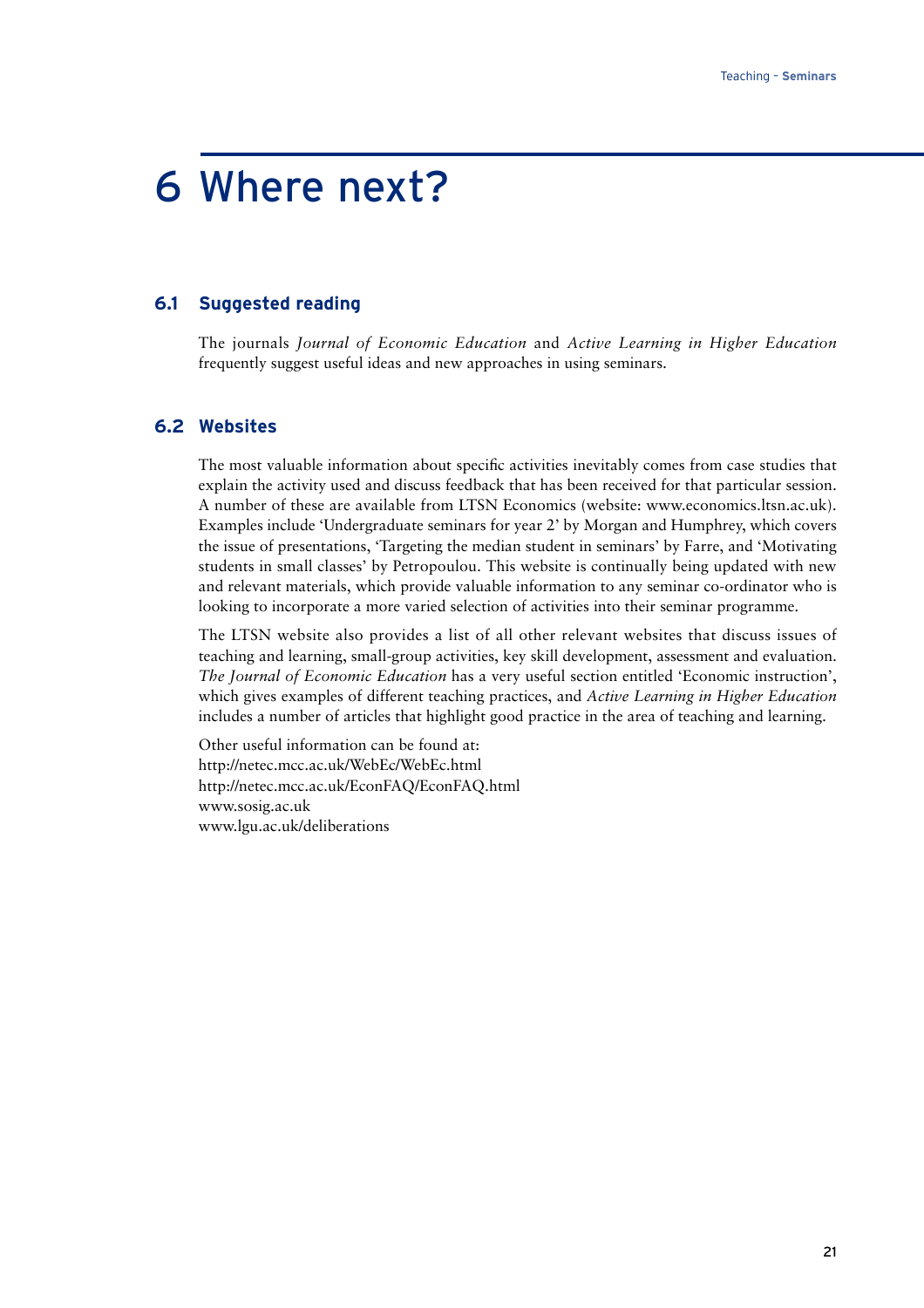# References

Bennett, N., Dunne, E. and Carre, C. (2000) *Skills Development in Higher Education and Employment*, Society for Research into Higher Education/Open University Press, London.

Biggs, J. (1999) *Teaching for Quality Learning at Universit*y. Buckingham: Society for Research into Higher Education/Open University Press, Buckingham.

Brown, G. and Atkins, M. (1990) *Effective Teaching in Higher Education*, Routledge, London.

Entwistle, N. (1981) *Styles of Learning and Teaching: An Integrated Outline of Educational Psychology for Students, Teachers and Lecturers*, John Wiley, Chichester.

Fallows, S. and Steven, C. (2000) *Integrating Key Skills in Higher Education: Employability, Transferable Skills and Learning for Life*, Kogan Page, London.

Fry, H., Ketteridge, S. and Marshall, S. (1999) *A Handbook for Teaching and Learning in Higher Education*, Kogan Page, London.

Gardner, H. (1993) *Frames of Mind: The Theory of Multiple Intelligences*, 2nd edn, Fontana, London.

Gibbs, G. (1992) *Improving the Quality of Student Learning*, Oxford Centre for Staff Development, Oxford.

Honey, P. and Mumford, A. (1995) *Using Your Learning Styles*, 3rd edn, Honey Publications, Maidenhead.

Jaques, D. (2000) *Learning in Groups*, Kogan Page, London.

Kolb, D. (1999) *Learning Style Inventory, Version 3*, Hay/McBer Training Resources Group, London.

Light, G. and Cox, R. (2001) *Learning and Teaching in Higher Education: The Reflective Professional*, Paul Chapman Publishing, London.

Marton, F., Entwistle, N. and Hounsell, D. (eds) (1984) T*he Experience of Learnin*g, Scottish Academic Press, Edinburgh.

Palincsar, A. S., and Brown, A. (1984). Reciprocal Teaching of Comprehension Fostering and Comprehension Monitoring Activities, Cognition and Instruction 2, pp. 177–75.

Quality Assurance Agency for Higher Education (QAA) (2000) *Subject Benchmark for Economics*, QAA, Gloucester.

Quality Assurance Agency for Higher Education (QAA) (2001) *Subject Review Handbook,* QAA, Gloucester.

Race, P. (2000) *500 Tips on Group Learning*, Kogan Page, London.

Race, P. (2001) *The Lecturer's Toolkit: A Practical Guide to Learning, Teaching and Assessment*, Kogan Page, London.